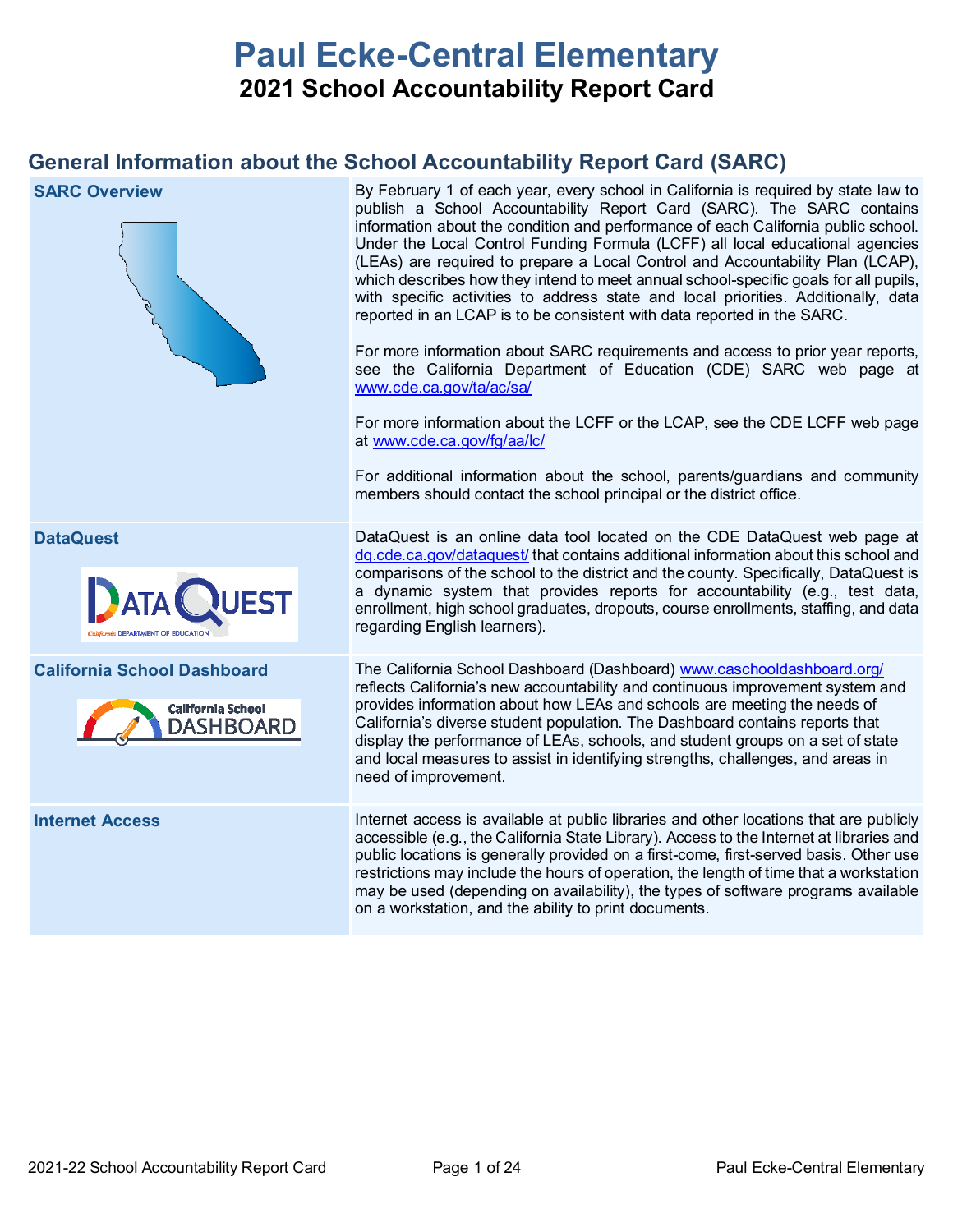## **2021-22 School Contact Information**

| <b>School Name</b>                                 | Paul Ecke-Central Elementary      |
|----------------------------------------------------|-----------------------------------|
| <b>Street</b>                                      | 185 Union St.                     |
| City, State, Zip                                   | Encinitas, CA 92024-2119          |
| <b>Phone Number</b>                                | (760) 944-4323                    |
| <b>Principal</b>                                   | <b>Wesley Sechrest</b>            |
| <b>Email Address</b>                               | wesley.sechrest@eusd.net          |
| <b>School Website</b>                              | https://pauleckecentral.eusd.net/ |
| County-District-School (CDS) Code 37 68080 6038145 |                                   |

| <b>2021-22 District Contact Information</b> |                                                         |  |  |  |  |
|---------------------------------------------|---------------------------------------------------------|--|--|--|--|
| <b>District Name</b>                        | <b>Encinitas Union Elementary School District</b>       |  |  |  |  |
| <b>Phone Number</b>                         | 760.944.4300                                            |  |  |  |  |
| Superintendent                              | Andrée Grey                                             |  |  |  |  |
| <b>Email Address</b>                        | Andrée.Grey@eusd.net                                    |  |  |  |  |
| <b>District Website Address</b>             | https://www.eusd.net/our-district/school-accountability |  |  |  |  |

### **2021-22 School Overview**

Paul Ecke Central Elementary School is located in the western section of the City of Encinitas and serves approximately 650 students. Teachers and staff are dedicated to ensuring the academic success of every student and providing a safe and productive learning experience. The school has developed educational programs designed to provide the skills and tools necessary for students to explore their creativity while developing a strong educational base.

Learning is facilitated through meaning-centered instructional strategies which utilize critical thinking, cooperation, and communication. Students develop self-respect, acceptance and appreciation for others in our diverse community. Paul Ecke Central School is committed to instilling a rich foundation of life-long learning, where character, creativity and risk-taking are taught, encouraged and valued. Students will become productive citizens skilled to meet the challenge of an ever-changing world. We offer a dual language strand where we provide literacy and content instruction in two languages (Spanish/ English) and integrate native English speakers with native Spanish speakers with the goal of bilingual and bi-literate students.

Our mission is to prepare our children to be successful, contributing members of school, work and society. Working as a nurturing team of staff, parents and community members, we provide challenging bi-cultural and bilingual learning experiences. Our students are the focus of all site-based decisions. This strategy helps us educate children to become effective communicators, collaborative team members, constructive thinkers and problem solvers, self-directed learners, quality producers, and responsible members of society.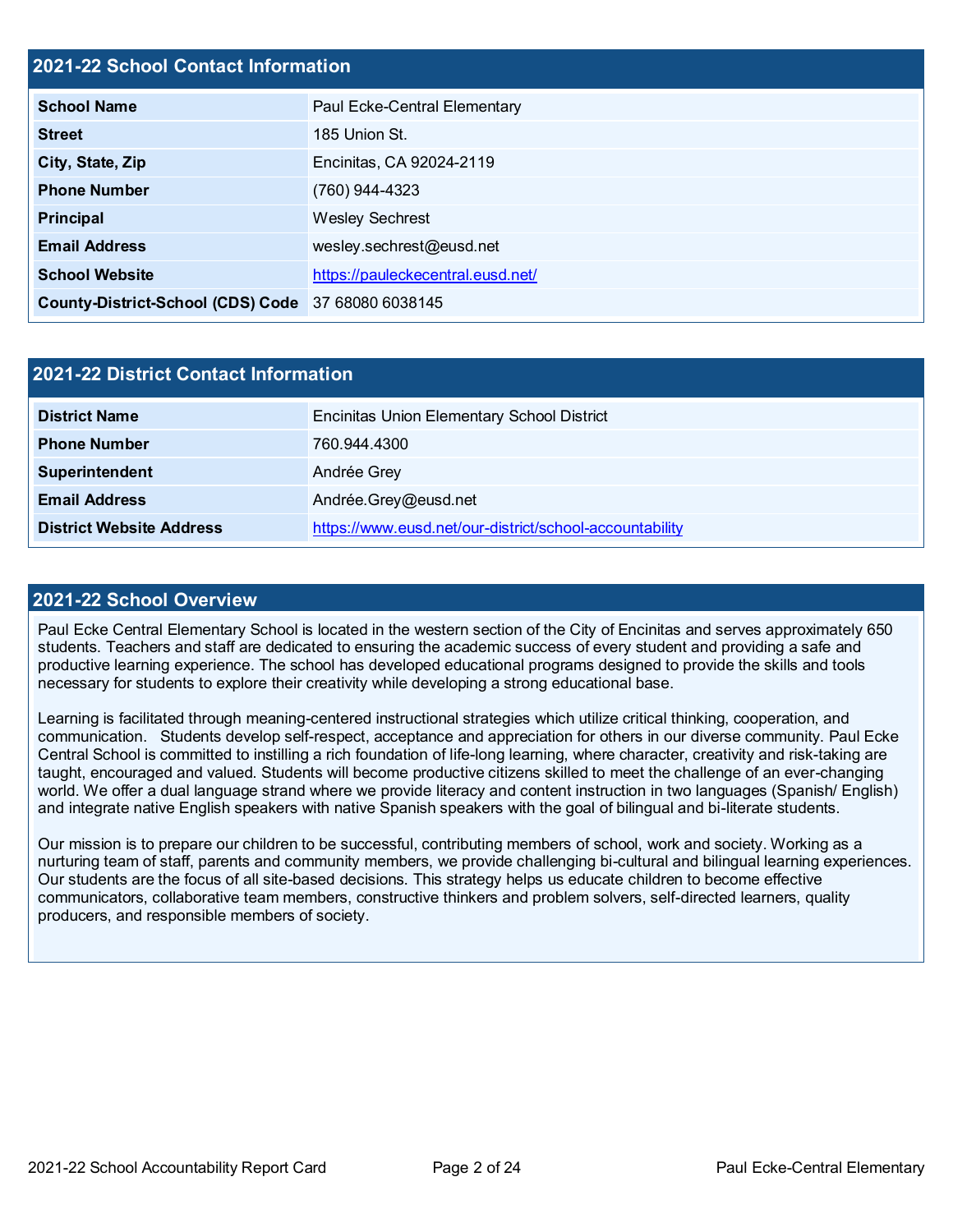## **About this School**

| 2020-21 Student Enrollment by Grade Level |                           |  |  |  |  |
|-------------------------------------------|---------------------------|--|--|--|--|
| <b>Grade Level</b>                        | <b>Number of Students</b> |  |  |  |  |
| Kindergarten                              | 80                        |  |  |  |  |
| Grade 1                                   | 82                        |  |  |  |  |
| Grade 2                                   | 78                        |  |  |  |  |
| Grade 3                                   | 89                        |  |  |  |  |
| Grade 4                                   | 92                        |  |  |  |  |
| Grade 5                                   | 78                        |  |  |  |  |
| Grade 6                                   | 88                        |  |  |  |  |
| <b>Total Enrollment</b>                   | 587                       |  |  |  |  |

# **2020-21 Student Enrollment by Student Group**

| <b>Student Group</b>                   | <b>Percent of Total Enrollment</b> |
|----------------------------------------|------------------------------------|
| <b>Female</b>                          | 49.4                               |
| <b>Male</b>                            | 50.6                               |
| American Indian or Alaska Native       | 0.9                                |
| Asian                                  | 4.1                                |
| <b>Black or African American</b>       | 0.7                                |
| <b>Filipino</b>                        | 0.5                                |
| <b>Hispanic or Latino</b>              | 29                                 |
| Native Hawaiian or Pacific Islander    | 0.3                                |
| <b>Two or More Races</b>               | 4.3                                |
| <b>White</b>                           | 59.1                               |
| <b>English Learners</b>                | 15.2                               |
| <b>Homeless</b>                        | $\mathbf{1}$                       |
| <b>Socioeconomically Disadvantaged</b> | 20.1                               |
| <b>Students with Disabilities</b>      | 11.4                               |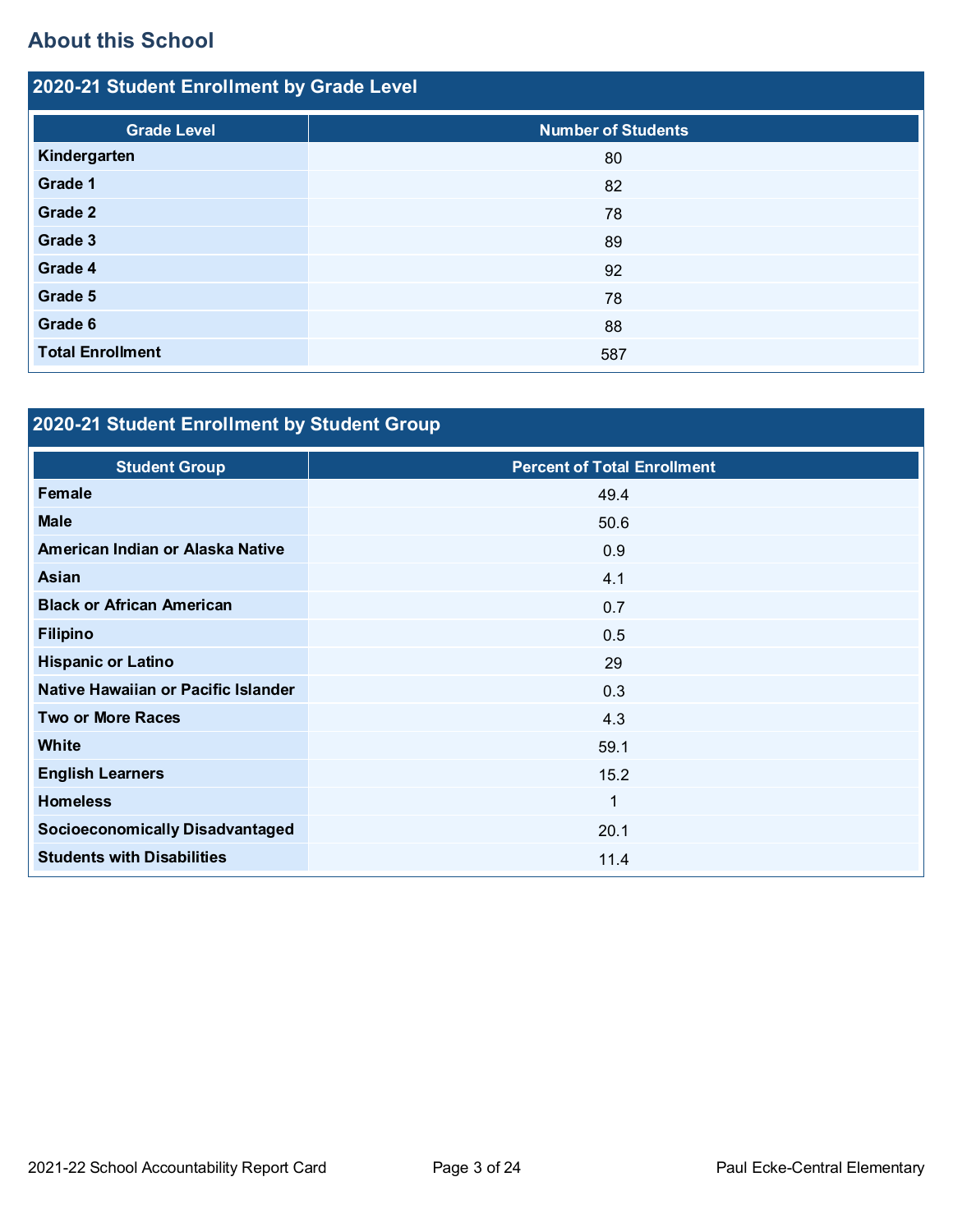## **A. Conditions of Learning State Priority: Basic**

The SARC provides the following information relevant to the State priority: Basic (Priority 1):

- Degree to which teachers are appropriately assigned and fully credentialed in the subject area and for the pupils they are teaching;
	- Pupils have access to standards-aligned instructional materials; and
- School facilities are maintained in good repair

Note: For more information refer to the Updated Teacher Equity Definitions web page at<https://www.cde.ca.gov/pd/ee/teacherequitydefinitions.asp>

## **2019-20 Teacher Preparation and Placement**

| 2019-20 |
|---------|
|         |
|         |
|         |
|         |
|         |
|         |
|         |

Note: The data in this table is based on Full Time Equivalent (FTE) status. One FTE equals one staff member working full time; one FTE could also represent two staff members who each work 50 percent of full time. Additionally, an assignment is defined as a position that an educator is assigned to based on setting, subject, and grade level. An authorization is defined as the services that an educator is authorized to provide to students.

## **2019-20 Teachers Without Credentials and Misassignments (considered "ineffective" under ESSA)**

| <b>Authorization/Assignment</b>                              | 2019-20 |
|--------------------------------------------------------------|---------|
| <b>Permits and Waivers</b>                                   |         |
| <b>Misassignments</b>                                        |         |
| <b>Vacant Positions</b>                                      |         |
| <b>Total Teachers Without Credentials and Misassignments</b> |         |

## **2019-20 Credentialed Teachers Assigned Out-of-Field (considered "out-of-field" under ESSA)**

| <b>Indicator</b>                                       | 2019-20 |
|--------------------------------------------------------|---------|
| Credentialed Teachers Authorized on a Permit or Waiver |         |
| <b>Local Assignment Options</b>                        |         |
| <b>Total Out-of-Field Teachers</b>                     |         |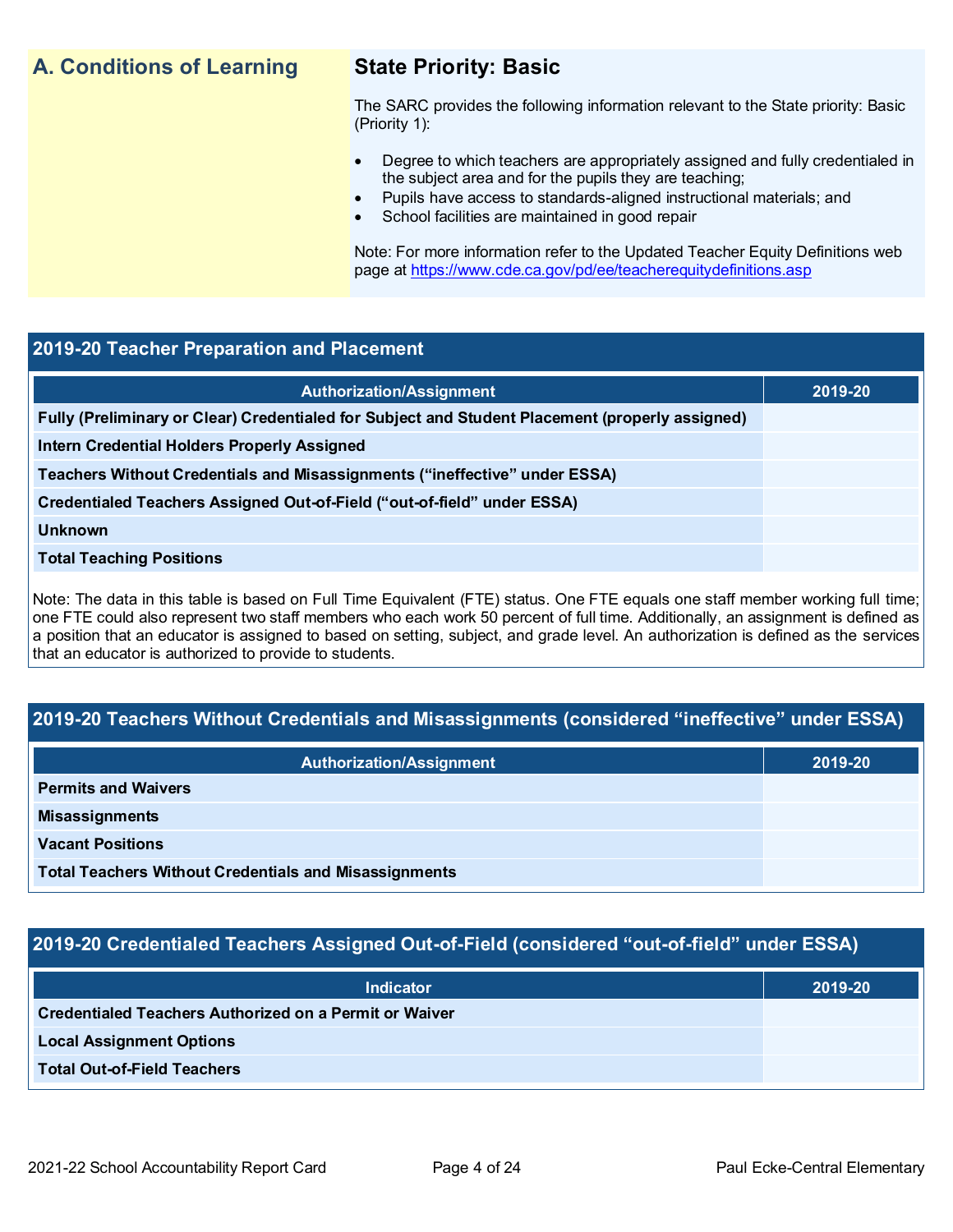## **2019-20 Class Assignments**

| Indicator                                                                                                                                           | 2019-20 |
|-----------------------------------------------------------------------------------------------------------------------------------------------------|---------|
| <b>Misassignments for English Learners</b><br>(a percentage of all the classes with English learners taught by teachers that are misassigned)       |         |
| No credential, permit or authorization to teach<br>(a percentage of all the classes taught by teachers with no record of an authorization to teach) |         |

## **2021-22 Quality, Currency, Availability of Textbooks and Other Instructional Materials**

**Year and month in which the data were collected September, 2021** September, 2021

| <b>Subject</b>                | Textbooks and Other Instructional Materials/year of<br><b>Adoption</b> | <b>From</b><br><b>Most</b><br><b>Recent</b><br><b>Adoption</b> | <b>Percent</b><br><b>Students</b><br><b>Lacking Own</b><br><b>Assigned</b><br>Copy |
|-------------------------------|------------------------------------------------------------------------|----------------------------------------------------------------|------------------------------------------------------------------------------------|
| <b>Reading/Language Arts</b>  | National Geographic/2017                                               | Yes                                                            | 0                                                                                  |
| <b>Mathematics</b>            | Scott Foresman-Addison Wesley/2009                                     | Yes                                                            | 0                                                                                  |
| <b>Science</b>                | Houghton Mifflin/2007                                                  | Yes                                                            | 0                                                                                  |
| <b>History-Social Science</b> | Harcourt/2006                                                          | Yes                                                            | 0                                                                                  |

## **School Facility Conditions and Planned Improvements**

Paul Ecke Central Elementary School provides a safe, clean environment for students, staff and volunteers. The school received site upgrades as part of the Capital Facilites and Technology Plan during the summer of 2015 that included solar tubes, solar panels, new windows, carpet and flooring, classroom furniture. During the Summer of 2016, in partnership with the City of Encinitas, Paul Ecke Central's Vulcan Avenue student drop off and pick up areas were remodeled to ensure student safety. On the playground and common areas, wooden benches and fencing were replaced with more durable synthetic ones. The entire school was repainted in 2018. The restrooms were also refurbished. In 2009-10 the Media Center was remodeled to include new furniture, carpeting, and a media information desk. During the 2010-11 school year, the kindergarten play structure and main playground structures were updated with new equipment. A running track was installed during the 2011-12 school year and a section of the track was upgraded in the Summer of 2016. The asphalt was resurfaced in October 2018. New play structure, electronic marquee, and a storage barn were also installed in December 2018. The coating on the asphalt was performed in 2019

District maintenance supervisors are proactive and conduct inspections at school sites on a continual basis. Repairs necessary to keep the school in good repair and working order are completed in a timely manner. A work order process is used to ensure efficient service and that emergency repairs are given the highest priority.

### **Year and month of the most recent FIT report** February 2021

| <b>System Inspected</b>                              | Rate   Rate   Rate  <br>Good Fair Poor |              | <b>Repair Needed and Action Taken or Planned</b> |
|------------------------------------------------------|----------------------------------------|--------------|--------------------------------------------------|
| <b>Systems:</b><br>Gas Leaks, Mechanical/HVAC, Sewer | X                                      |              |                                                  |
| Interior:<br><b>Interior Surfaces</b>                |                                        | $\mathsf{X}$ | Stained ceiling tiles from previous water damage |
| <b>Cleanliness:</b>                                  | X                                      |              |                                                  |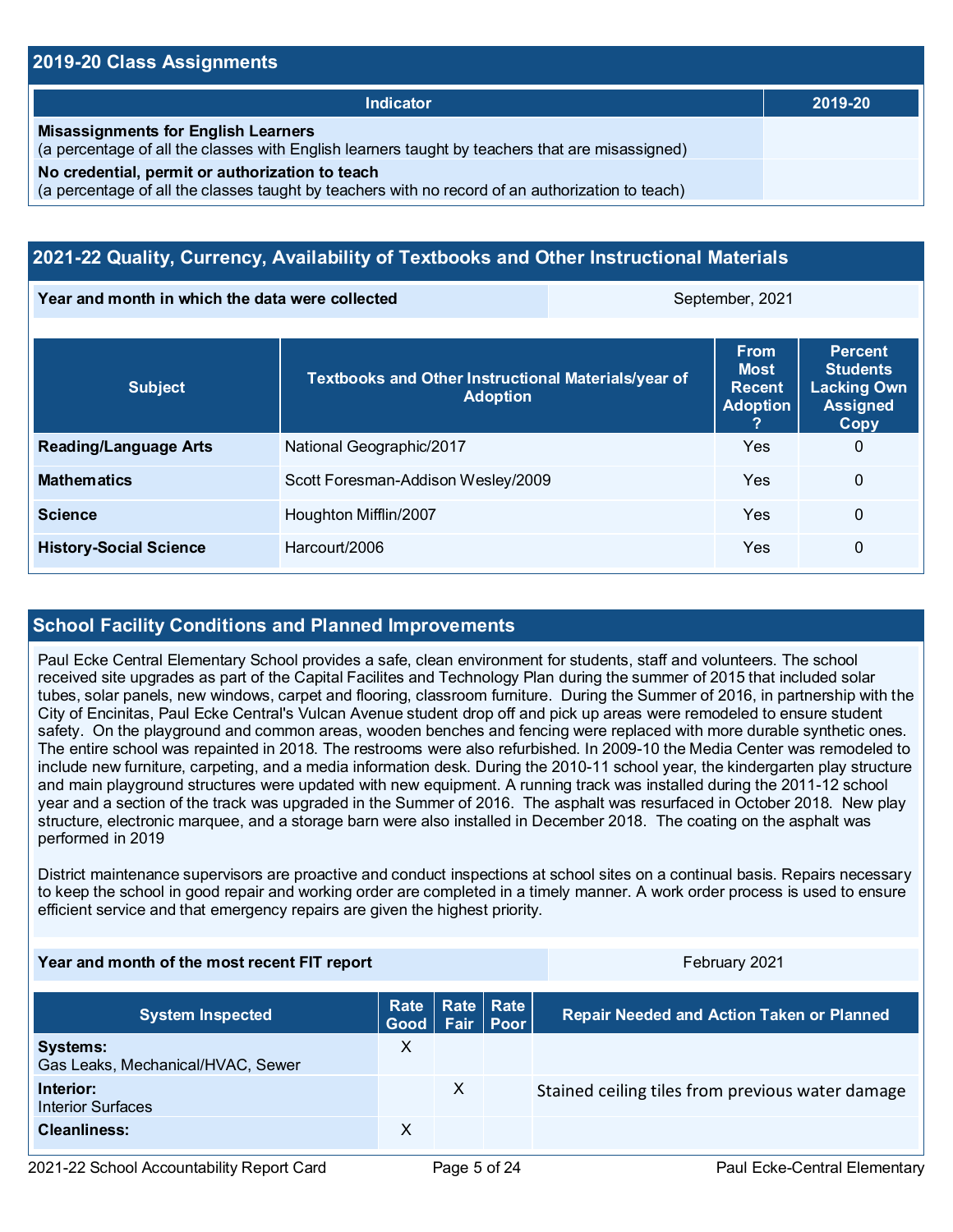| <b>School Facility Conditions and Planned Improvements</b>             |   |  |  |                                                   |  |  |
|------------------------------------------------------------------------|---|--|--|---------------------------------------------------|--|--|
| Overall Cleanliness, Pest/Vermin Infestation                           |   |  |  |                                                   |  |  |
| <b>Electrical</b>                                                      | X |  |  |                                                   |  |  |
| <b>Restrooms/Fountains:</b><br>Restrooms, Sinks/ Fountains             | X |  |  |                                                   |  |  |
| Safety:<br>Fire Safety, Hazardous Materials                            | X |  |  |                                                   |  |  |
| Structural:<br><b>Structural Damage, Roofs</b>                         | X |  |  | Sections of roofing membrane with some<br>wearing |  |  |
| External:<br>Playground/School Grounds, Windows/<br>Doors/Gates/Fences | X |  |  |                                                   |  |  |

# **Overall Facility Rate Exemplary Good Fair Poor**

| ∕Exemplary | Good | ⊦aır | Poor |
|------------|------|------|------|
| $\lambda$  |      |      |      |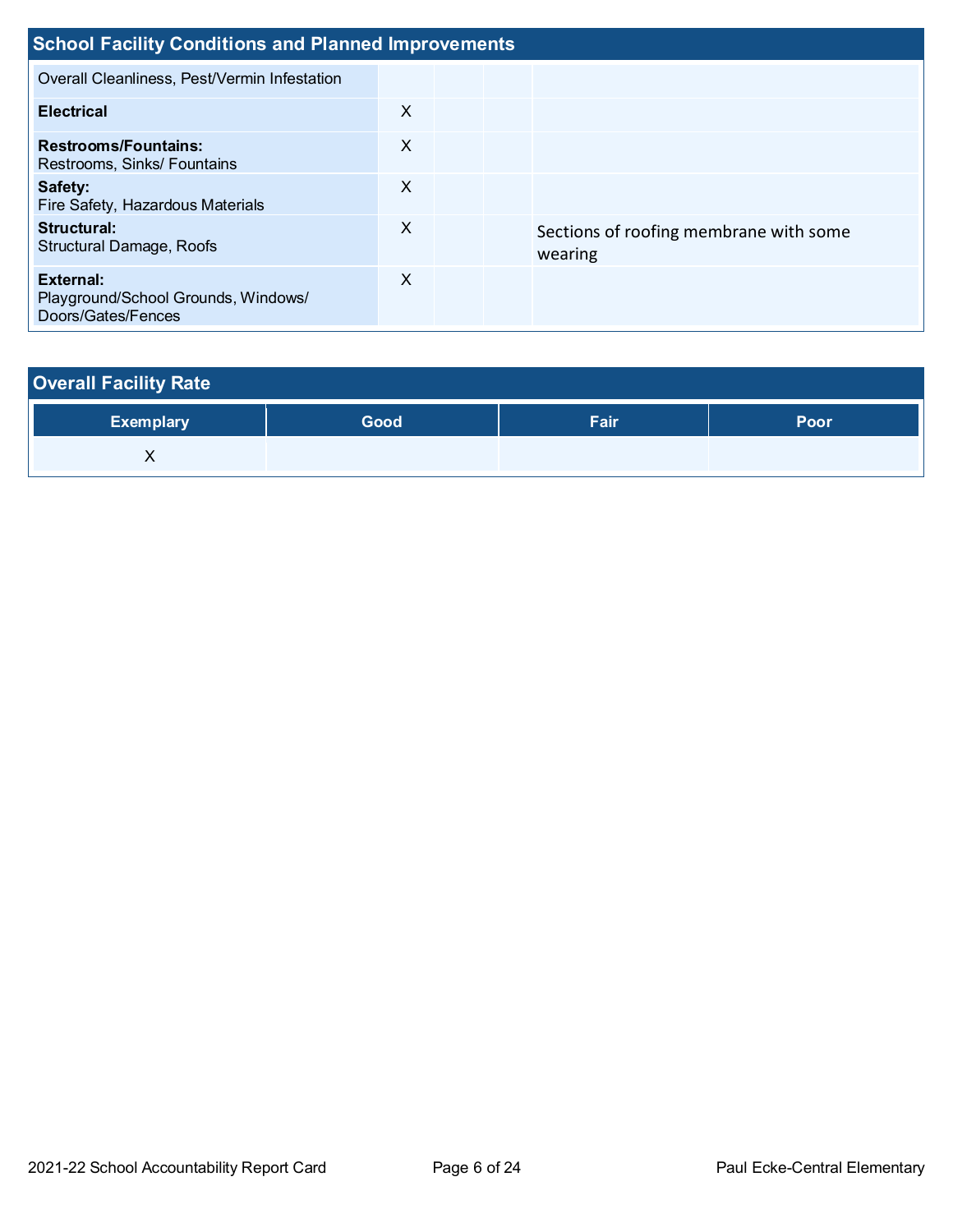## **B. Pupil Outcomes State Priority: Pupil Achievement**

The SARC provides the following information relevant to the State priority: Pupil Achievement (Priority 4):

### **Statewide Assessments**

(i.e., California Assessment of Student Performance and Progress [CAASPP] System includes the Smarter Balanced Summative Assessments for students in the general education population and the California Alternate Assessments [CAAs] for English language arts/literacy [ELA] and mathematics given in grades three through eight and grade eleven. Only eligible students may participate in the administration of the CAAs. CAAs items are aligned with alternate achievement standards, which are linked with the Common Core State Standards [CCSS] for students with the most significant cognitive disabilities).

The CAASPP System encompasses the following assessments and student participation requirements:

- 1. **Smarter Balanced Summative Assessments and CAAs for ELA** in grades three through eight and grade eleven.
- 2. **Smarter Balanced Summative Assessments and CAAs for mathematics** in grades three through eight and grade eleven.
- 3. **California Science Test (CAST) and CAAs for Science** in grades five, eight, and once in high school (i.e., grade ten, eleven, or twelve).

### **SARC Reporting in the 2020-2021 School Year Only**

Where the most viable option, LEAs were required to administer the statewide summative assessment in ELA and mathematics. Where a statewide summative assessment was not the most viable option for the LEA (or for one or more gradelevel[s] within the LEA) due to the pandemic, LEAs were allowed to report results from a different assessment that met the criteria established by the State Board of Education (SBE) on March 16, 2021. The assessments were required to be:

- Aligned with CA CCSS for ELA and mathematics;
- Available to students in grades 3 through 8, and grade 11; and
- Uniformly administered across a grade, grade span, school, or district to all eligible students.

### **Options**

Note that the CAAs could only be administered in-person following health and safety requirements. If it was not viable for the LEA to administer the CAAs in person with health and safety guidelines in place, the LEA was directed to not administer the tests. There were no other assessment options available for the CAAs. Schools administered the Smarter Balanced Summative Assessments for ELA and mathematics, other assessments that meet the SBE criteria, or a combination of both, and they could only choose one of the following:

- Smarter Balanced ELA and mathematics summative assessments;
- Other assessments meeting the SBE criteria; or
- Combination of Smarter Balanced ELA and mathematics summative assessments and other assessments.

The percentage of students who have successfully completed courses that satisfy the requirements for entrance to the University of California and the California State University, or career technical education sequences or programs of study.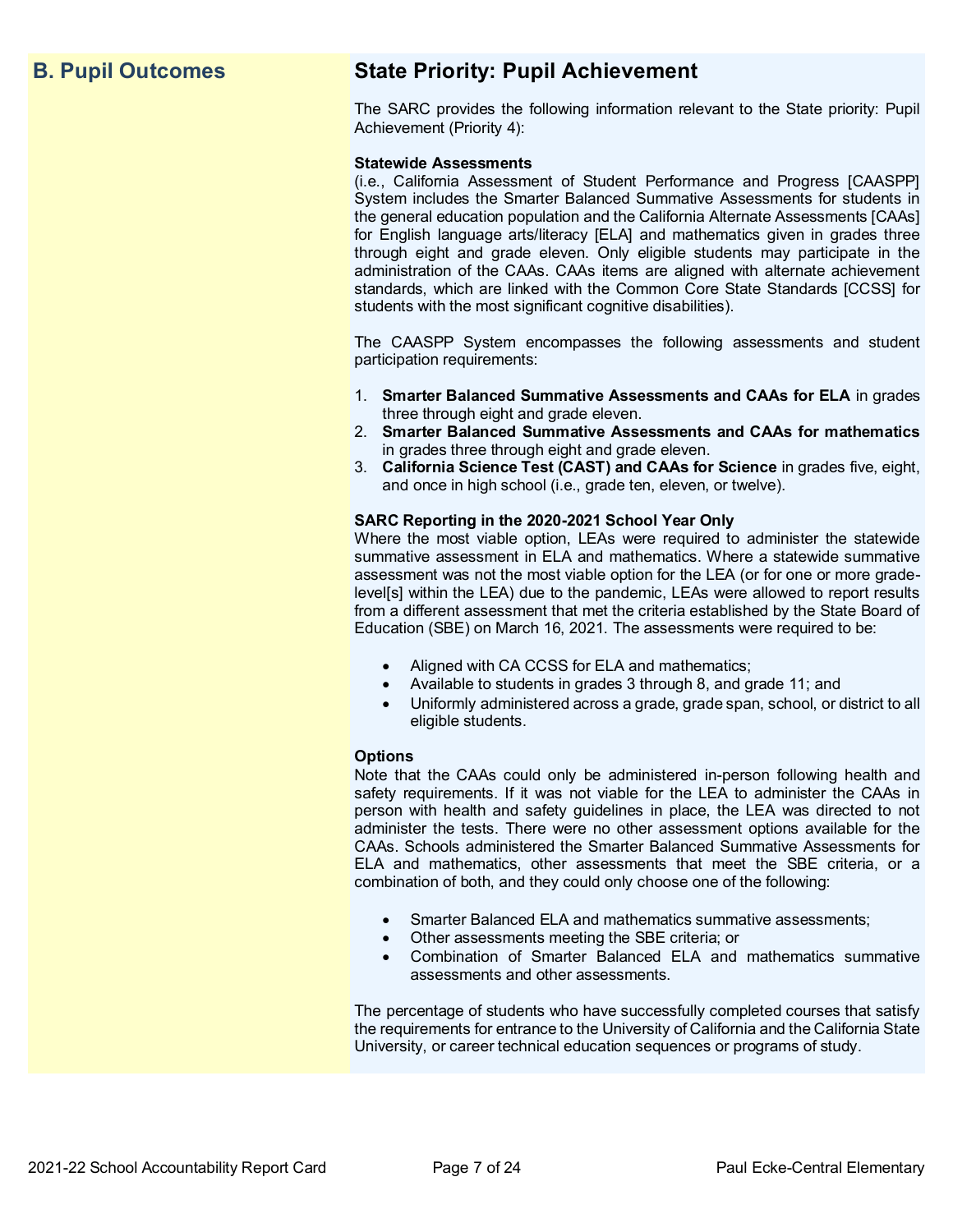## **Percentage of Students Meeting or Exceeding the State Standard on CAASPP**

This table displays CAASPP test results in ELA and mathematics for all students grades three through eight and grade eleven taking and completing a state-administered assessment.

The 2019-2020 data cells with N/A values indicate that the 2019-2020 data are not available due to the COVID-19 pandemic and resulting summative test suspension. The Executive Order N-30-20 was issued which waived the assessment, accountability, and reporting requirements for the 2019-2020 school year.

The 2020-2021 data cells have N/A values because these data are not comparable to other year data due to the COVID-19 pandemic during the 2020-2021 school year. Where the CAASPP assessments in ELA and/or mathematics is not the most viable option, the LEAs were allowed to administer local assessments. Therefore, the 2020-2021 data between school years for the school, district, state are not an accurate comparison. As such, it is inappropriate to compare results of the 2020-2021 school year to other school years.

| <b>Subject</b>                                                 | <b>School</b><br>2019-20 | <b>School</b><br>2020-21 | <b>District</b><br>2019-20 | <b>District</b><br>2020-21 | <b>State</b><br>2019-20 | <b>State</b><br>2020-21 |
|----------------------------------------------------------------|--------------------------|--------------------------|----------------------------|----------------------------|-------------------------|-------------------------|
| <b>English Language Arts/Literacy</b><br>$(grades 3-8 and 11)$ | N/A                      | N/A                      | N/A                        | N/A                        | N/A                     | N/A                     |
| <b>Mathematics</b><br>$(grades 3-8 and 11)$                    | N/A                      | N/A                      | N/A                        | N/A                        | N/A                     | N/A                     |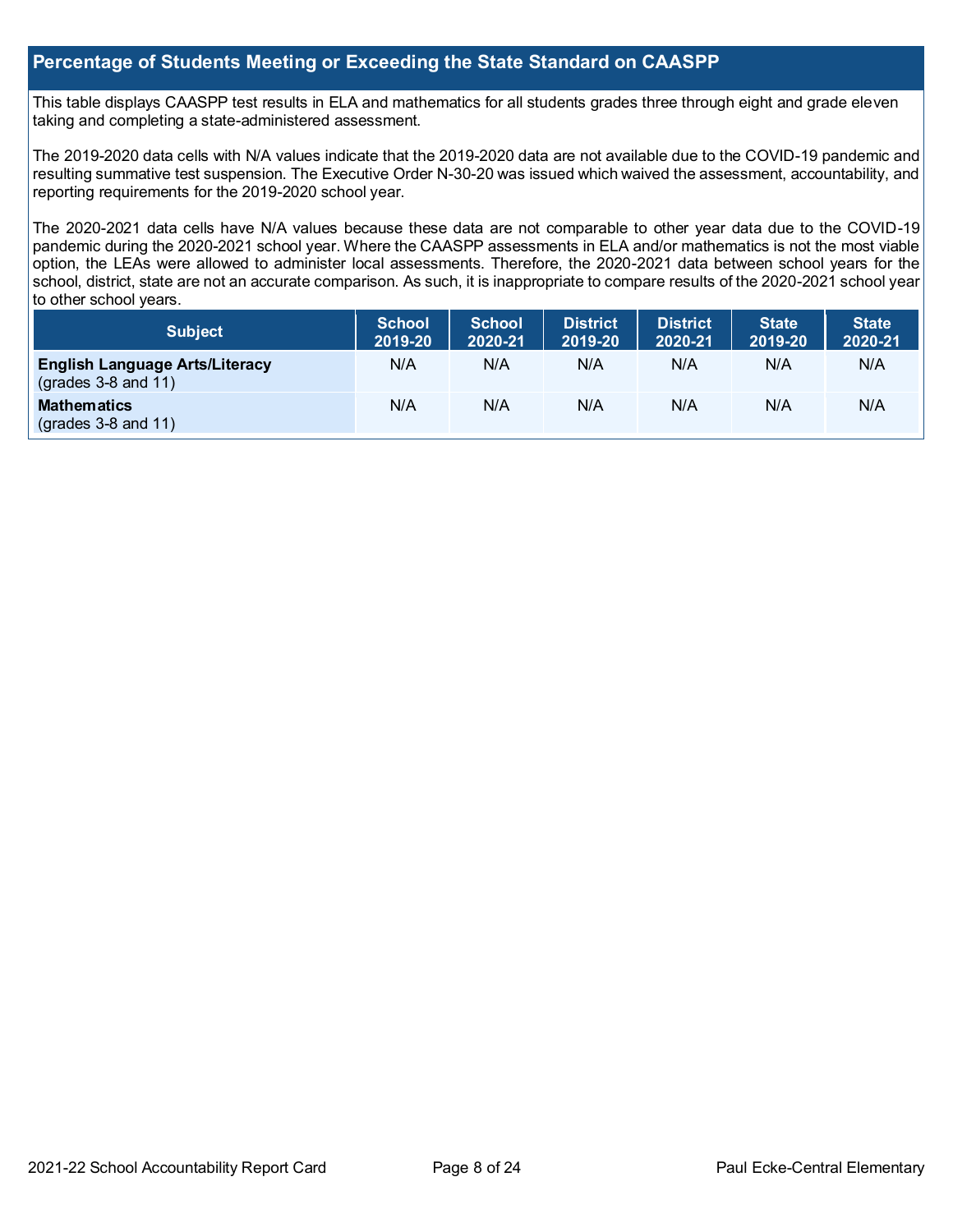## **2020-21 CAASPP Test Results in ELA by Student Group**

This table displays CAASPP test results in ELA by student group for students grades three through eight and grade eleven taking and completing a state-administered assessment. The CDE will populate this table for schools in cases where the school administered the CAASPP assessment. In cases where the school administered a local assessment instead of CAASPP, the CDE will populate this table with "NT" values, meaning this school did not test students using the CAASPP. See the local assessment(s) table for more information.

| <b>CAASPP</b><br><b>Student Groups</b>               | <b>CAASPP</b><br><b>Total</b><br><b>Enrollment</b> | <b>CAASPP</b><br><b>Number</b><br><b>Tested</b> | <b>CAASPP</b><br><b>Percent</b><br><b>Tested</b> | <b>CAASPP</b><br><b>Percent</b><br><b>Not Tested</b> | <b>CAASPP</b><br><b>Percent</b><br>Met or<br><b>Exceeded</b> |
|------------------------------------------------------|----------------------------------------------------|-------------------------------------------------|--------------------------------------------------|------------------------------------------------------|--------------------------------------------------------------|
| <b>All Students</b>                                  | 344                                                | <b>NT</b>                                       | <b>NT</b>                                        | <b>NT</b>                                            | <b>NT</b>                                                    |
| <b>Female</b>                                        | 164                                                | <b>NT</b>                                       | <b>NT</b>                                        | <b>NT</b>                                            | <b>NT</b>                                                    |
| <b>Male</b>                                          | 180                                                | <b>NT</b>                                       | <b>NT</b>                                        | <b>NT</b>                                            | <b>NT</b>                                                    |
| American Indian or Alaska Native                     | $\overline{\phantom{a}}$                           | <b>NT</b>                                       | <b>NT</b>                                        | <b>NT</b>                                            | <b>NT</b>                                                    |
| <b>Asian</b>                                         | 20                                                 | <b>NT</b>                                       | <b>NT</b>                                        | <b>NT</b>                                            | <b>NT</b>                                                    |
| <b>Black or African American</b>                     | --                                                 | <b>NT</b>                                       | <b>NT</b>                                        | <b>NT</b>                                            | <b>NT</b>                                                    |
| <b>Filipino</b>                                      | --                                                 | <b>NT</b>                                       | <b>NT</b>                                        | <b>NT</b>                                            | <b>NT</b>                                                    |
| <b>Hispanic or Latino</b>                            | 96                                                 | <b>NT</b>                                       | <b>NT</b>                                        | <b>NT</b>                                            | <b>NT</b>                                                    |
| Native Hawaiian or Pacific Islander                  | $\mathbf 0$                                        | $\mathbf 0$                                     | $\mathbf 0$                                      | $\mathbf 0$                                          | 0                                                            |
| <b>Two or More Races</b>                             | $-$                                                | <b>NT</b>                                       | <b>NT</b>                                        | <b>NT</b>                                            | <b>NT</b>                                                    |
| <b>White</b>                                         | 209                                                | <b>NT</b>                                       | <b>NT</b>                                        | <b>NT</b>                                            | <b>NT</b>                                                    |
| <b>English Learners</b>                              | 55                                                 | <b>NT</b>                                       | <b>NT</b>                                        | <b>NT</b>                                            | <b>NT</b>                                                    |
| <b>Foster Youth</b>                                  | $\Omega$                                           | $\mathbf 0$                                     | $\overline{0}$                                   | $\overline{0}$                                       | $\mathbf 0$                                                  |
| <b>Homeless</b>                                      | $\overline{\phantom{a}}$                           | <b>NT</b>                                       | <b>NT</b>                                        | <b>NT</b>                                            | <b>NT</b>                                                    |
| <b>Military</b>                                      | --                                                 | <b>NT</b>                                       | <b>NT</b>                                        | <b>NT</b>                                            | <b>NT</b>                                                    |
| <b>Socioeconomically Disadvantaged</b>               | 83                                                 | <b>NT</b>                                       | <b>NT</b>                                        | <b>NT</b>                                            | <b>NT</b>                                                    |
| <b>Students Receiving Migrant Education Services</b> | $\mathbf 0$                                        | $\mathbf 0$                                     | $\overline{0}$                                   | $\mathbf 0$                                          | 0                                                            |
| <b>Students with Disabilities</b>                    | 62                                                 | <b>NT</b>                                       | <b>NT</b>                                        | <b>NT</b>                                            | <b>NT</b>                                                    |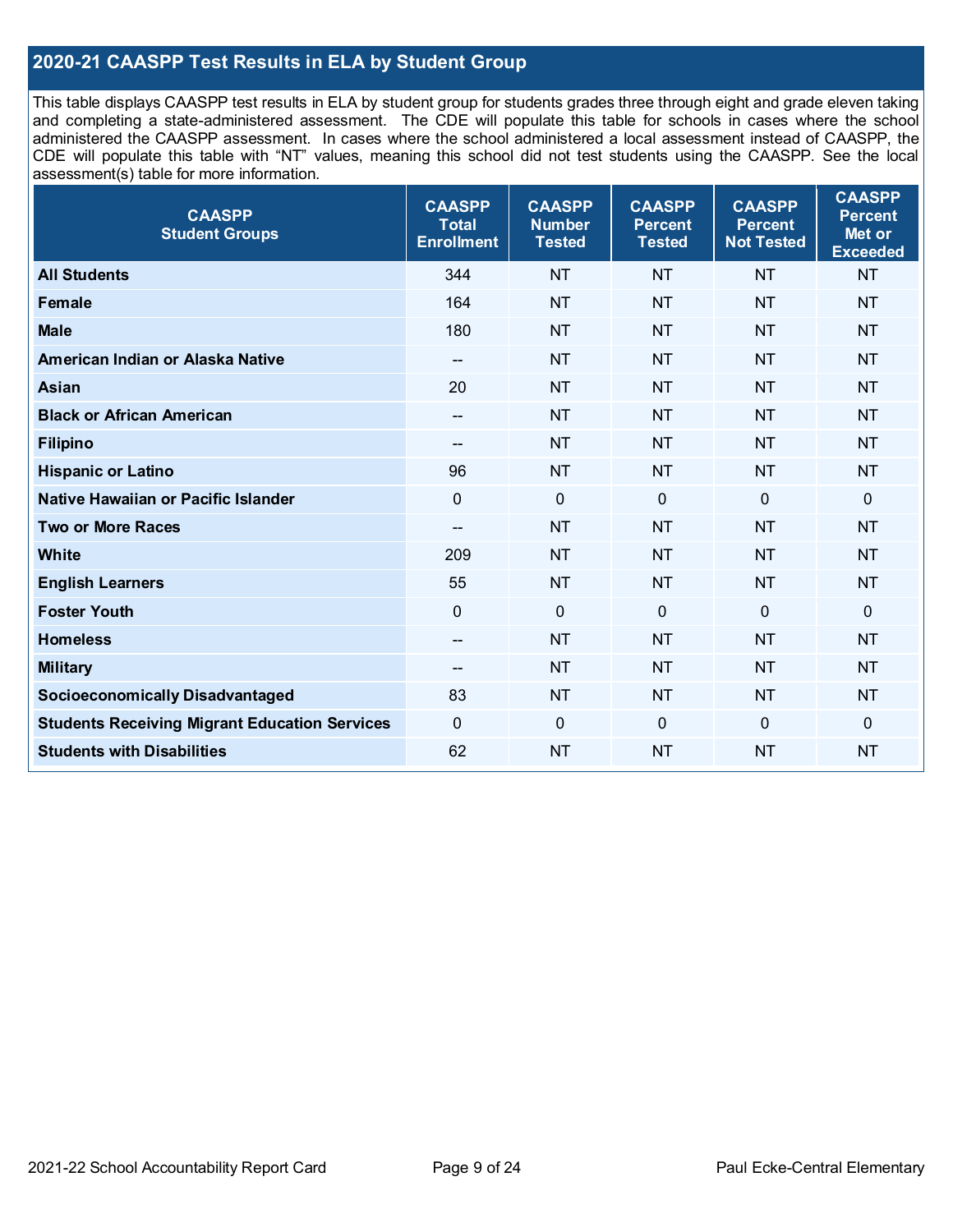## **2020-21 CAASPP Test Results in Math by Student Group**

This table displays CAASPP test results in Math by student group for students grades three through eight and grade eleven taking and completing a state-administered assessment. The CDE will populate this table for schools in cases where the school administered the CAASPP assessment. In cases where the school administered a local assessment instead of CAASPP, the CDE will populate this table with "NT" values, meaning this school did not test students using the CAASPP. See the local assessment(s) table for more information.

| <b>CAASPP</b><br><b>Student Groups</b>               | <b>CAASPP</b><br><b>Total</b><br><b>Enrollment</b> | <b>CAASPP</b><br><b>Number</b><br><b>Tested</b> | <b>CAASPP</b><br><b>Percent</b><br><b>Tested</b> | <b>CAASPP</b><br><b>Percent</b><br><b>Not Tested</b> | <b>CAASPP</b><br><b>Percent</b><br>Met or<br><b>Exceeded</b> |
|------------------------------------------------------|----------------------------------------------------|-------------------------------------------------|--------------------------------------------------|------------------------------------------------------|--------------------------------------------------------------|
| <b>All Students</b>                                  | 344                                                | <b>NT</b>                                       | <b>NT</b>                                        | <b>NT</b>                                            | <b>NT</b>                                                    |
| <b>Female</b>                                        | 164                                                | <b>NT</b>                                       | <b>NT</b>                                        | <b>NT</b>                                            | <b>NT</b>                                                    |
| <b>Male</b>                                          | 180                                                | <b>NT</b>                                       | <b>NT</b>                                        | <b>NT</b>                                            | <b>NT</b>                                                    |
| American Indian or Alaska Native                     | $\overline{\phantom{a}}$                           | <b>NT</b>                                       | <b>NT</b>                                        | <b>NT</b>                                            | <b>NT</b>                                                    |
| Asian                                                | 20                                                 | <b>NT</b>                                       | <b>NT</b>                                        | <b>NT</b>                                            | <b>NT</b>                                                    |
| <b>Black or African American</b>                     | $\hspace{0.05cm}$ – $\hspace{0.05cm}$              | NT                                              | <b>NT</b>                                        | <b>NT</b>                                            | <b>NT</b>                                                    |
| <b>Filipino</b>                                      | --                                                 | <b>NT</b>                                       | <b>NT</b>                                        | <b>NT</b>                                            | <b>NT</b>                                                    |
| <b>Hispanic or Latino</b>                            | 96                                                 | <b>NT</b>                                       | <b>NT</b>                                        | <b>NT</b>                                            | <b>NT</b>                                                    |
| Native Hawaiian or Pacific Islander                  | $\overline{0}$                                     | $\mathbf 0$                                     | $\mathbf 0$                                      | $\overline{0}$                                       | $\mathbf 0$                                                  |
| <b>Two or More Races</b>                             | $-$                                                | <b>NT</b>                                       | <b>NT</b>                                        | <b>NT</b>                                            | <b>NT</b>                                                    |
| <b>White</b>                                         | 209                                                | <b>NT</b>                                       | <b>NT</b>                                        | <b>NT</b>                                            | <b>NT</b>                                                    |
| <b>English Learners</b>                              | 55                                                 | <b>NT</b>                                       | <b>NT</b>                                        | <b>NT</b>                                            | <b>NT</b>                                                    |
| <b>Foster Youth</b>                                  | $\mathbf 0$                                        | $\mathbf 0$                                     | $\mathbf 0$                                      | $\Omega$                                             | $\mathbf 0$                                                  |
| <b>Homeless</b>                                      | $\overline{\phantom{m}}$                           | <b>NT</b>                                       | <b>NT</b>                                        | <b>NT</b>                                            | <b>NT</b>                                                    |
| <b>Military</b>                                      | --                                                 | <b>NT</b>                                       | <b>NT</b>                                        | <b>NT</b>                                            | <b>NT</b>                                                    |
| <b>Socioeconomically Disadvantaged</b>               | 83                                                 | <b>NT</b>                                       | <b>NT</b>                                        | <b>NT</b>                                            | <b>NT</b>                                                    |
| <b>Students Receiving Migrant Education Services</b> | $\overline{0}$                                     | $\mathbf 0$                                     | $\mathbf 0$                                      | 0                                                    | $\mathbf 0$                                                  |
| <b>Students with Disabilities</b>                    | 62                                                 | <b>NT</b>                                       | <b>NT</b>                                        | <b>NT</b>                                            | <b>NT</b>                                                    |

## **2020-21 Local Assessment Test Results in ELA by Student Group**

This table displays Local Assessment test results in ELA by student group for students grades three through eight and grade eleven. LEAs/schools will populate this table for schools in cases where the school administered a local assessment. In cases where the school administered the CAASPP assessment, LEAs/schools will populate this table with "N/A" values in all cells, meaning this table is Not Applicable for this school.

| Literably<br><b>Student Groups</b> | Literably<br><b>Total</b><br><b>Enrollment</b> | Literably<br><b>Number</b><br><b>Tested</b> | Literably<br><b>Percent</b><br><b>Tested</b> | Literably<br><b>Percent</b><br><b>Not Tested</b> | Literably<br><b>Percent</b><br>At or Above<br><b>Grade Level</b> |
|------------------------------------|------------------------------------------------|---------------------------------------------|----------------------------------------------|--------------------------------------------------|------------------------------------------------------------------|
| <b>All Students</b>                | 391                                            | 342                                         | 87.5%                                        | 12.50%                                           | 61.4%                                                            |
| Female                             | 325                                            | 164                                         | 96.47                                        | 3.53                                             | 65.24                                                            |
| <b>Male</b>                        | 311                                            | 169                                         | 95.48                                        |                                                  | 61.54                                                            |
| American Indian or Alaska Native   | $\overline{4}$                                 | 3                                           |                                              |                                                  |                                                                  |
| Asian                              | 21                                             | 21                                          |                                              |                                                  | 85.71                                                            |

2021-22 School Accountability Report Card Page 10 of 24 Paul Ecke-Central Elementary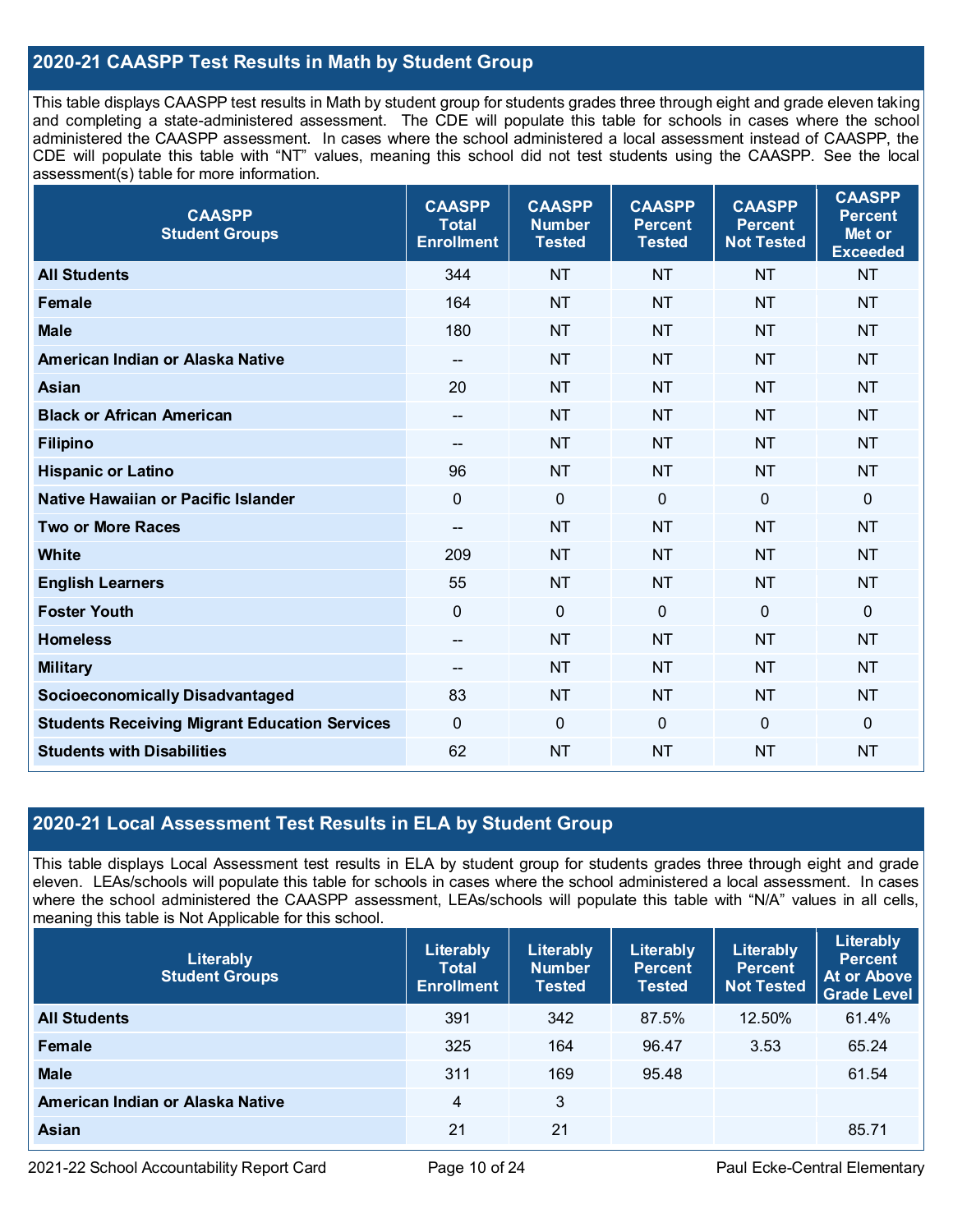| <b>Black or African American</b>                                                           | $\overline{2}$ | 3   |       |      |       |
|--------------------------------------------------------------------------------------------|----------------|-----|-------|------|-------|
| <b>Filipino</b>                                                                            | N/A            |     |       |      |       |
| <b>Hispanic or Latino</b>                                                                  | 193            | 192 | 95.92 | 4.08 | 41.49 |
| Native Hawaiian or Pacific Islander                                                        | 1              |     |       |      |       |
| <b>Two or More Races</b>                                                                   | 8              | 8   |       |      |       |
| White                                                                                      | 373            |     | 95.69 | 4.31 | 70.5  |
| <b>English Learners</b>                                                                    | 96             |     |       |      |       |
| <b>Foster Youth</b>                                                                        | N/A            |     |       |      |       |
| <b>Homeless</b>                                                                            | 5              |     |       |      |       |
| <b>Military</b>                                                                            | N/A            |     |       |      |       |
| <b>Socioeconomically Disadvantaged</b>                                                     | 57             | 54  | 94.74 | 5.26 | 24.07 |
| <b>Students Receiving Migrant Education Services</b>                                       | N/A            |     |       |      |       |
| <b>Students with Disabilities</b>                                                          | 73             | 68  | 93.15 | 6.85 | 41.18 |
| *At or above the grade-level standard in the context of the local assessment administered. |                |     |       |      |       |

## **2020-21 Local Assessment Test Results in Math by Student Group**

This table displays Local Assessment test results in Math by student group for students grades three through eight and grade eleven. LEAs/schools will populate this table for schools in cases where the school administered a local assessment. In cases where the school administered the CAASPP assessment, LEAs/schools will populate this table with "N/A" values in all cells, meaning this table is Not Applicable for this school.

| <b>iReady</b><br><b>Student Groups</b>                                                     | <b>iReady</b><br><b>Total</b><br><b>Enrollment</b> | <b>iReady</b><br><b>Number</b><br><b>Tested</b> | <b>iReady</b><br><b>Percent</b><br><b>Tested</b> | <b>iReady</b><br><b>Percent</b><br><b>Not Tested</b> | <b>iReady</b><br><b>Percent</b><br><b>At or Above</b><br><b>Grade Level</b> |
|--------------------------------------------------------------------------------------------|----------------------------------------------------|-------------------------------------------------|--------------------------------------------------|------------------------------------------------------|-----------------------------------------------------------------------------|
| <b>All Students</b>                                                                        | 347                                                | 340                                             | 97.98                                            | 2.02                                                 | 44.41                                                                       |
| Female                                                                                     | 170                                                | 166                                             | 97.65                                            | 2.35                                                 | 41.57                                                                       |
| <b>Male</b>                                                                                | 177                                                | 174                                             | 98.31                                            | 1.69                                                 | 47.13                                                                       |
| American Indian or Alaska Native                                                           | $\overline{4}$                                     | $\overline{4}$                                  | $\qquad \qquad -$                                | $\hspace{0.05cm}$ – $\hspace{0.05cm}$                | --                                                                          |
| <b>Asian</b>                                                                               | 21                                                 | 21                                              | 100                                              |                                                      | 71.43                                                                       |
| <b>Black or African American</b>                                                           | 3                                                  | 3                                               | --                                               | $\qquad \qquad -$                                    | --                                                                          |
| <b>Filipino</b>                                                                            | $\overline{2}$                                     | $\overline{2}$                                  |                                                  | $\overline{\phantom{a}}$                             | --                                                                          |
| <b>Hispanic or Latino</b>                                                                  | 98                                                 | 96                                              | 97.96                                            | 2.04                                                 | 21.88                                                                       |
| <b>Two or More Races</b>                                                                   | 8                                                  | 8                                               | --                                               | $-$                                                  | --                                                                          |
| <b>White</b>                                                                               | 209                                                | 204                                             | 97.61                                            | 2.39                                                 | 50.49                                                                       |
| <b>English Learners</b>                                                                    | 51                                                 | 50                                              | 98.04                                            | 1.96                                                 | 10                                                                          |
| <b>Homeless</b>                                                                            | $\overline{2}$                                     | $\overline{2}$                                  | --                                               | $\qquad \qquad -$                                    | --                                                                          |
| <b>Socioeconomically Disadvantaged</b>                                                     | 57                                                 | 56                                              | 98.25                                            | 1.75                                                 | 17.86                                                                       |
| <b>Students with Disabilities</b>                                                          | 73                                                 | 71                                              | 97.26                                            | 2.74                                                 | 19.72                                                                       |
| *At or above the grade-level standard in the context of the local assessment administered. |                                                    |                                                 |                                                  |                                                      |                                                                             |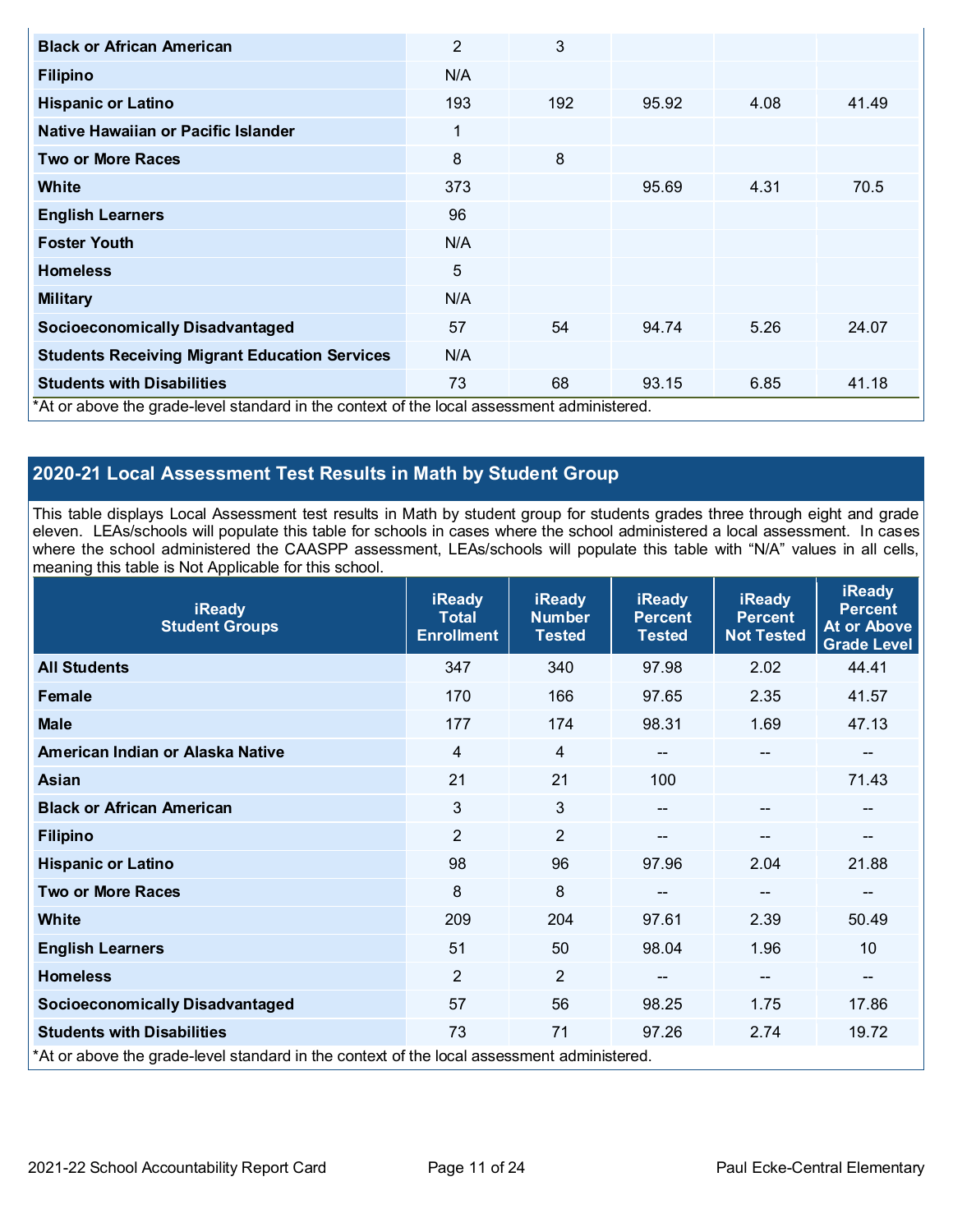## **CAASPP Test Results in Science for All Students**

This table displays the percentage of all students grades five, eight, and High School meeting or exceeding the State Standard.

The 2019-2020 data cells with N/A values indicate that the 2019-2020 data are not available due to the COVID-19 pandemic and resulting summative testing suspension. The Executive Order N-30-20 was issued which waived the assessment, accountability, and reporting requirements for the 2019-2020 school year.

For any 2020-2021 data cells with N/T values indicate that this school did not test students using the CAASPP Science.

| <b>Subject</b>                                  | <b>School</b> | <b>School</b> | <b>District</b> | <b>District</b> | <b>State</b> | <b>State</b> |
|-------------------------------------------------|---------------|---------------|-----------------|-----------------|--------------|--------------|
|                                                 | 2019-20       | 2020-21       | 2019-20         | 2020-21         | 2019-20      | 2020-21      |
| <b>Science</b><br>(grades 5, 8 and high school) | N/A           | ΝT            | N/A             | NT              | N/A          | 28.72        |

## **2020-21 CAASPP Test Results in Science by Student Group**

This table displays CAASPP test results in Science by student group for students grades five, eight, and High School. For any data cells with N/T values indicate that this school did not test students using the CAASPP Science.

| <b>Student Group</b>                                 | <b>Total</b><br><b>Enrollment</b> | <b>Number</b><br><b>Tested</b> | <b>Percent</b><br><b>Tested</b> | <b>Percent</b><br><b>Not Tested</b> | <b>Percent</b><br>Met or<br><b>Exceeded</b> |
|------------------------------------------------------|-----------------------------------|--------------------------------|---------------------------------|-------------------------------------|---------------------------------------------|
| <b>All Students</b>                                  | 76                                | <b>NT</b>                      | <b>NT</b>                       | <b>NT</b>                           | <b>NT</b>                                   |
| <b>Female</b>                                        | 40                                | <b>NT</b>                      | <b>NT</b>                       | <b>NT</b>                           | <b>NT</b>                                   |
| <b>Male</b>                                          | 36                                | <b>NT</b>                      | <b>NT</b>                       | <b>NT</b>                           | <b>NT</b>                                   |
| American Indian or Alaska Native                     | 0                                 | $\mathbf 0$                    | $\mathbf 0$                     | $\overline{0}$                      | 0                                           |
| <b>Asian</b>                                         | $-$                               | <b>NT</b>                      | <b>NT</b>                       | <b>NT</b>                           | <b>NT</b>                                   |
| <b>Black or African American</b>                     | --                                | <b>NT</b>                      | <b>NT</b>                       | <b>NT</b>                           | <b>NT</b>                                   |
| <b>Filipino</b>                                      | $-$                               | <b>NT</b>                      | <b>NT</b>                       | <b>NT</b>                           | <b>NT</b>                                   |
| <b>Hispanic or Latino</b>                            | 24                                | <b>NT</b>                      | <b>NT</b>                       | <b>NT</b>                           | <b>NT</b>                                   |
| Native Hawaiian or Pacific Islander                  | $\overline{0}$                    | $\mathbf 0$                    | $\mathbf{0}$                    | $\overline{0}$                      | 0                                           |
| <b>Two or More Races</b>                             | --                                | <b>NT</b>                      | <b>NT</b>                       | <b>NT</b>                           | <b>NT</b>                                   |
| <b>White</b>                                         | 46                                | <b>NT</b>                      | <b>NT</b>                       | <b>NT</b>                           | <b>NT</b>                                   |
| <b>English Learners</b>                              | 15                                | <b>NT</b>                      | <b>NT</b>                       | <b>NT</b>                           | <b>NT</b>                                   |
| <b>Foster Youth</b>                                  | 0                                 | $\mathbf 0$                    | $\mathbf 0$                     | $\mathbf 0$                         | 0                                           |
| <b>Homeless</b>                                      | $-$                               | <b>NT</b>                      | <b>NT</b>                       | <b>NT</b>                           | <b>NT</b>                                   |
| <b>Military</b>                                      | --                                | <b>NT</b>                      | <b>NT</b>                       | <b>NT</b>                           | <b>NT</b>                                   |
| <b>Socioeconomically Disadvantaged</b>               | 21                                | <b>NT</b>                      | <b>NT</b>                       | <b>NT</b>                           | <b>NT</b>                                   |
| <b>Students Receiving Migrant Education Services</b> | 0                                 | $\mathbf 0$                    | $\Omega$                        | $\mathbf{0}$                        | $\Omega$                                    |
| <b>Students with Disabilities</b>                    | 12                                | <b>NT</b>                      | <b>NT</b>                       | <b>NT</b>                           | <b>NT</b>                                   |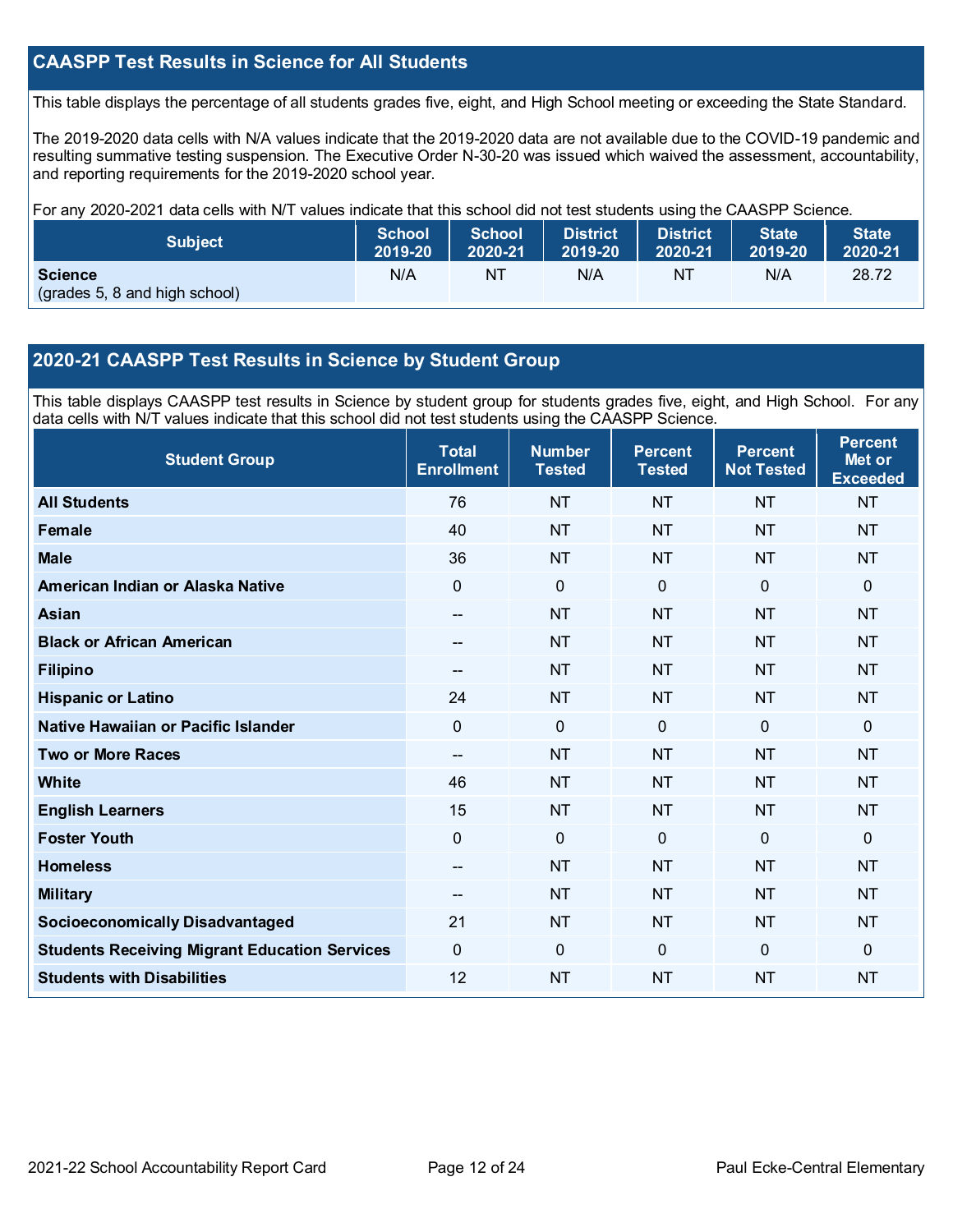## **B. Pupil Outcomes State Priority: Other Pupil Outcomes**

The SARC provides the following information relevant to the State priority: Other Pupil Outcomes (Priority 8): Pupil outcomes in the subject area of physical education.

## **2020-21 California Physical Fitness Test Results**

Due to the COVID-19 crisis, the Physical Fitness Test was suspended during the 2020-2021 school year and therefore no data are reported and each cell in this table is populated with "N/A."

| <b>Grade Level</b> | <b>Four of Six Fitness Standards</b> | <b>Five of Six Fitness Standards   Six of Six Fitness Standards</b> | Percentage of Students Meeting Percentage of Students Meeting Percentage of Students Meeting |
|--------------------|--------------------------------------|---------------------------------------------------------------------|----------------------------------------------------------------------------------------------|
| Grade 5            | N/A                                  | N/A                                                                 | N/A                                                                                          |
| Grade 7            | N/A                                  | N/A                                                                 | N/A                                                                                          |
| Grade 9            | N/A                                  | N/A                                                                 | N/A                                                                                          |

## **C. Engagement State Priority: Parental Involvement**

The SARC provides the following information relevant to the State priority: Parental Involvement (Priority 3): Efforts the school district makes to seek parent input in making decisions regarding the school district and at each school site.

## **2021-22 Opportunities for Parental Involvement**

There are many opportunities for parent involvement at Paul Ecke Central School, including the PTA, School Site Council, ELAC, Parent Art Program, classroom volunteer, garden volunteer, Family Nights, Fall Social, Pancake Fiesta, and field trip chaperones. Parents can find out about out volunteer opportunities at<http://pauleckecentral.com/volunteering-at-pec/> or you can call the office at (760) 944-4323.

\*Due to COVID 19, some of the physical volunteering opportunities have been put on pause in order to protect the safety of the PEC Community\*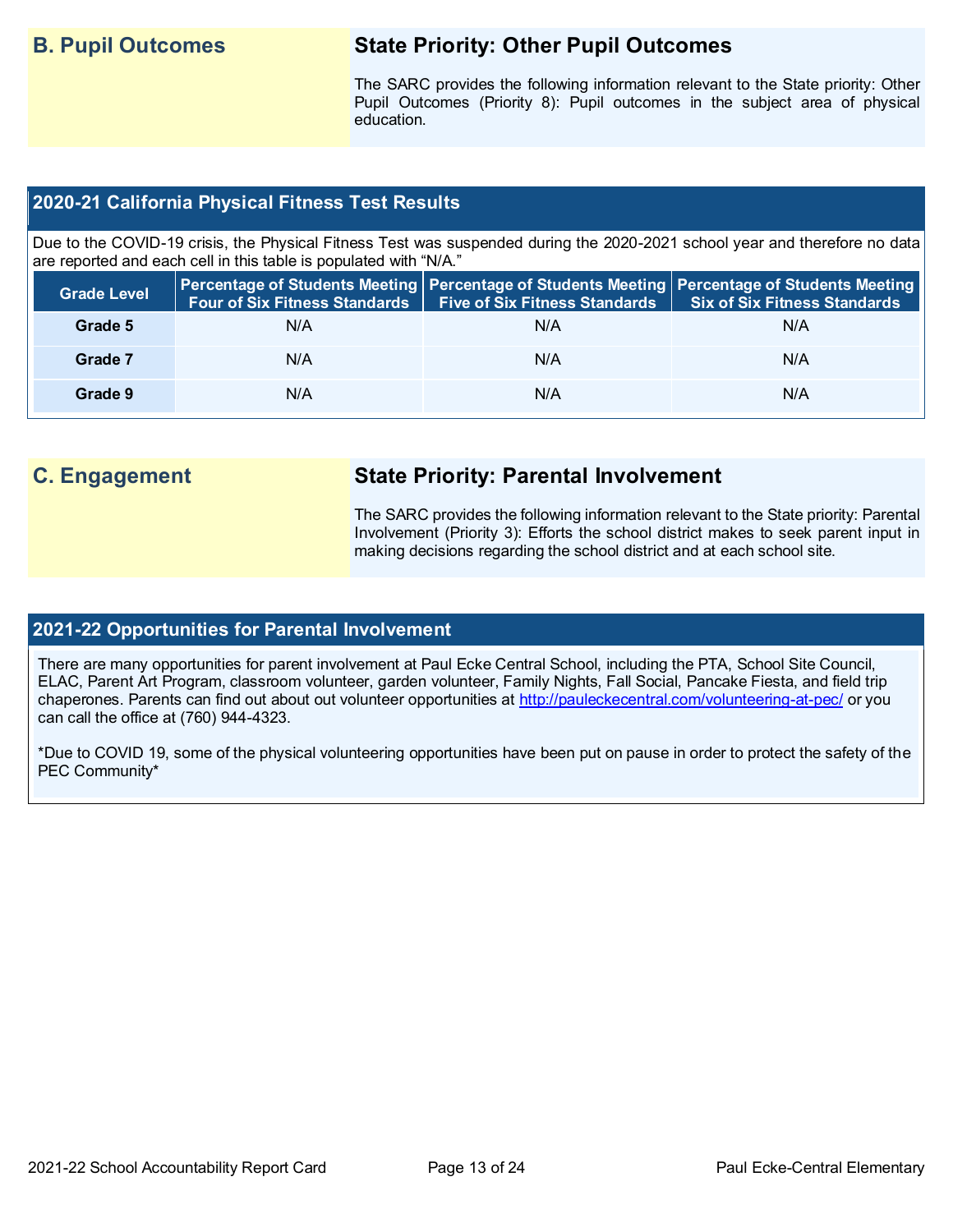## **2020-21 Chronic Absenteeism by Student Group**

| <b>Student Group</b>                                 | <b>Cumulative</b><br><b>Enrollment</b> | <b>Chronic</b><br><b>Absenteeism</b><br><b>Eligible Enrollment</b> | <b>Chronic</b><br><b>Absenteeism</b><br><b>Count</b> | <b>Chronic</b><br><b>Absenteeism</b><br><b>Rate</b> |
|------------------------------------------------------|----------------------------------------|--------------------------------------------------------------------|------------------------------------------------------|-----------------------------------------------------|
| <b>All Students</b>                                  | 633                                    | 603                                                                | 52                                                   | 8.6                                                 |
| <b>Female</b>                                        | 316                                    | 299                                                                | 18                                                   | 6.0                                                 |
| <b>Male</b>                                          | 317                                    | 304                                                                | 34                                                   | 11.2                                                |
| American Indian or Alaska Native                     | 6                                      | 5                                                                  | $\overline{0}$                                       | 0.0                                                 |
| <b>Asian</b>                                         | 25                                     | 24                                                                 | $\mathbf 0$                                          | 0.0                                                 |
| <b>Black or African American</b>                     | $\overline{4}$                         | $\overline{4}$                                                     | 1                                                    | 25.0                                                |
| <b>Filipino</b>                                      | 3                                      | $\mathbf{3}$                                                       | $\Omega$                                             | 0.0                                                 |
| <b>Hispanic or Latino</b>                            | 183                                    | 175                                                                | 31                                                   | 17.7                                                |
| Native Hawaiian or Pacific Islander                  | $\overline{2}$                         | $\overline{2}$                                                     | 1                                                    | 50.0                                                |
| <b>Two or More Races</b>                             | 25                                     | 25                                                                 | 4                                                    | 16.0                                                |
| <b>White</b>                                         | 377                                    | 358                                                                | 15                                                   | 4.2                                                 |
| <b>English Learners</b>                              | 97                                     | 95                                                                 | 24                                                   | 25.3                                                |
| <b>Foster Youth</b>                                  | $\mathbf{0}$                           | $\overline{0}$                                                     | $\Omega$                                             | 0.0                                                 |
| <b>Homeless</b>                                      | 10                                     | 10                                                                 | 5                                                    | 50.0                                                |
| <b>Socioeconomically Disadvantaged</b>               | 148                                    | 138                                                                | 33                                                   | 23.9                                                |
| <b>Students Receiving Migrant Education Services</b> | 3                                      | $\mathbf{3}$                                                       | 1                                                    | 33.3                                                |
| <b>Students with Disabilities</b>                    | 89                                     | 87                                                                 | 8                                                    | 9.2                                                 |

## **C. Engagement State Priority: School Climate**

The SARC provides the following information relevant to the State priority: School Climate (Priority 6):

- Pupil suspension rates;
- Pupil expulsion rates; and
- Other local measures on the sense of safety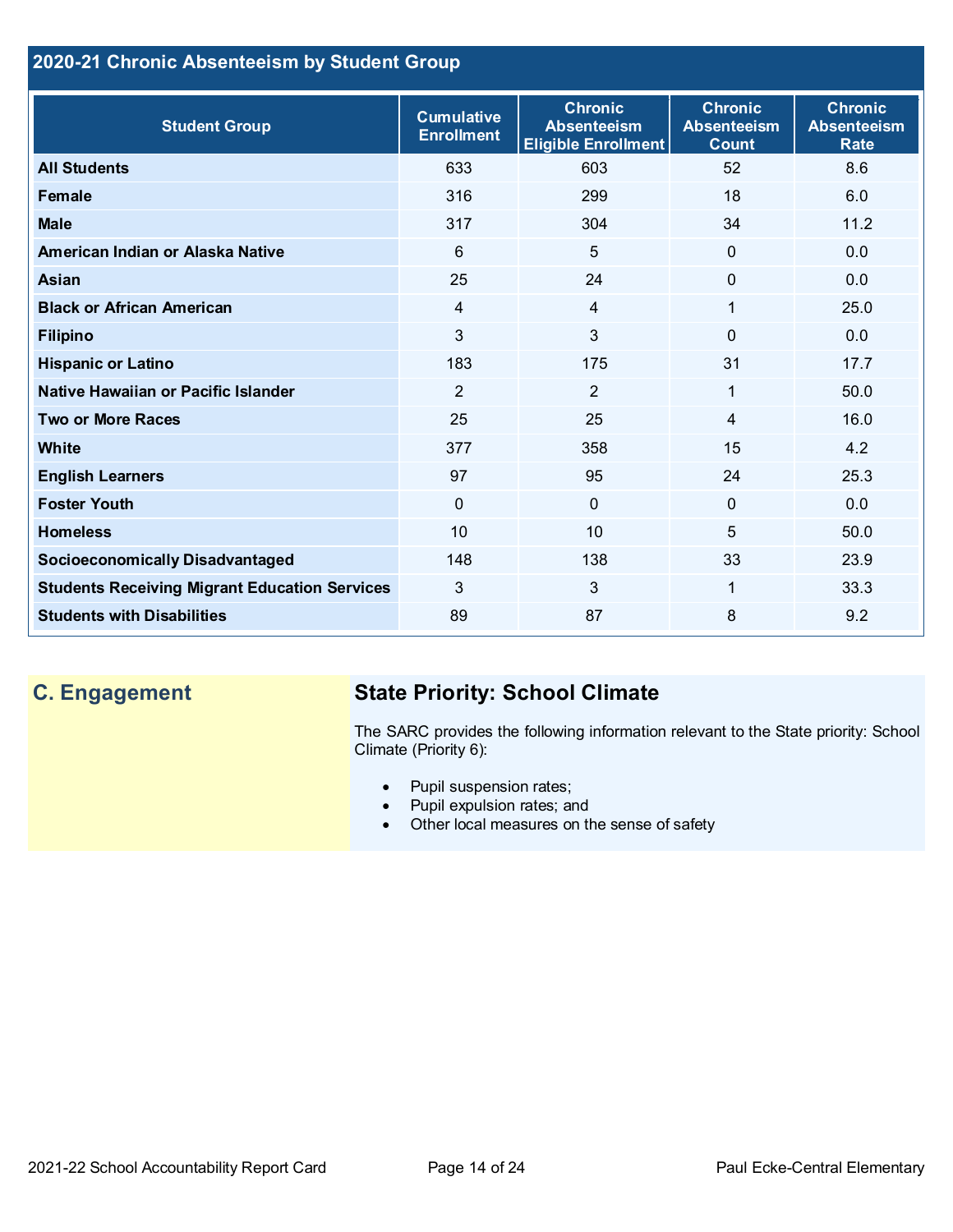## **Suspensions and Expulsions**

This table displays suspensions and expulsions data collected between July through June, each full school year respectively. Data collected during the 2020-21 school year may not be comparable to earlier years of this collection due to differences in learning mode instruction in response to the COVID-19 pandemic.

| <b>Subject</b>     | <b>School</b><br>2018-19 | <b>School</b><br>2020-21 | <b>District</b><br>2018-19 | District<br>2020-21 | <b>State</b><br>2018-19 | <b>State</b><br>2020-21 |
|--------------------|--------------------------|--------------------------|----------------------------|---------------------|-------------------------|-------------------------|
| <b>Suspensions</b> | 0.29                     | 0.16                     | 0.20                       | 0.10                | 3.47                    | 0.20                    |
| <b>Expulsions</b>  | 0.00                     | 0.00                     | 0.00                       | 0.00                | 0.08                    | 0.00                    |

This table displays suspensions and expulsions data collected between July through February, partial school year due to the COVID-19 pandemic. The 2019-2020 suspensions and expulsions rate data are not comparable to other year data because the 2019-2020 school year is a partial school year due to the COVID-19 crisis. As such, it would be inappropriate to make any comparisons in rates of suspensions and expulsions in the 2019-2020 school year compared to other school years.

| <b>Subject</b>     | <b>School</b><br>2019-20 | <b>District</b><br>2019-20 | <b>State</b><br>2019-20 |
|--------------------|--------------------------|----------------------------|-------------------------|
| <b>Suspensions</b> | 0.44                     | 0.18                       | 2.45                    |
| <b>Expulsions</b>  | 0.00                     | 0.00                       | 0.05                    |

## **2020-21 Suspensions and Expulsions by Student Group**

| <b>Student Group</b>                                 | <b>Suspensions Rate</b> | <b>Expulsions Rate</b> |
|------------------------------------------------------|-------------------------|------------------------|
| <b>All Students</b>                                  | 0.16                    | 0.00                   |
| Female                                               | 0.00                    | 0.00                   |
| <b>Male</b>                                          | 0.32                    | 0.00                   |
| American Indian or Alaska Native                     | 0.00                    | 0.00                   |
| Asian                                                | 0.00                    | 0.00                   |
| <b>Black or African American</b>                     | 0.00                    | 0.00                   |
| <b>Filipino</b>                                      | 0.00                    | 0.00                   |
| <b>Hispanic or Latino</b>                            | 0.00                    | 0.00                   |
| Native Hawaiian or Pacific Islander                  | 0.00                    | 0.00                   |
| <b>Two or More Races</b>                             | 0.00                    | 0.00                   |
| White                                                | 0.27                    | 0.00                   |
| <b>English Learners</b>                              | 0.00                    | 0.00                   |
| <b>Foster Youth</b>                                  | 0.00                    | 0.00                   |
| <b>Homeless</b>                                      | 0.00                    | 0.00                   |
| <b>Socioeconomically Disadvantaged</b>               | 0.00                    | 0.00                   |
| <b>Students Receiving Migrant Education Services</b> | 0.00                    | 0.00                   |
| <b>Students with Disabilities</b>                    | 0.00                    | 0.00                   |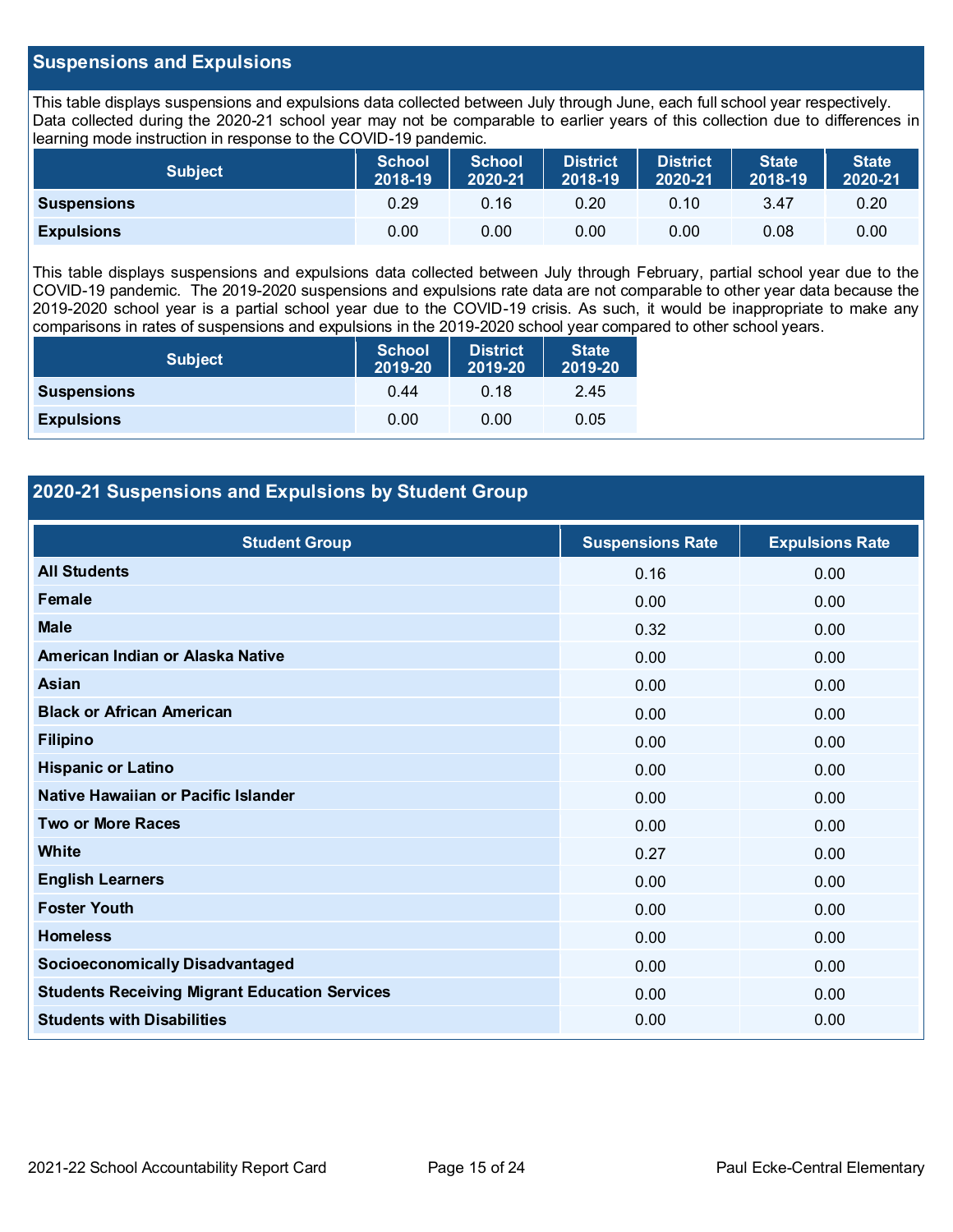### **2021-22 School Safety Plan**

Maintaining a safe, clean, and orderly environment is a top priority and essential to teaching and learning. The Comprehensive School Safety Plan (CSSP) is developed by Paul Ecke Central Elementary in consultation with local law enforcement/emergency preparedness staff, School Site Council (SSC) and Administrative Services in order to comply with Senate Bill 187. The CSSP includes: Annual Schools Safety Data, School Safety Policies and Procedures, Emergency Preparedness Procedures, and Emergency Plans and Protocols. It was most recently updated and reviewed in October 2021 and accepted by the Board of Trustees in November 2021.

We conduct regularly scheduled safety drills including fire, shelter-in-place, lockdown and earthquake. We practice evacuation procedures for fire, procedures for disaster preparedness, and to be ready to respond to the possibility of strangers or dangers on campus. Our district maintenance and site custodial personnel routinely check all play equipment for safety and make recommendations for proactive maintenance. To ensure safety during instructional hours, the perimeter gates of the site are locked immediately after entry each morning and reopened only at dismissal. During school hours, all visitors are required to present an ID for processing via our Raptor Visitor System. Additionally, our site is alarmed during non-school hours. To monitor all school sites, each school is equipped with surveillance cameras. We have a strong partnership with the San Diego County Sheriff's Department North Coastal Station in Encinitas, the Carlsbad Police Department and our Carlsbad School Resource Officers. All staff takes pride in our school and work together to maintain a well-kept and safe facility.

## **D. Other SARC Information Information Required in the SARC**

The information in this section is required to be in the SARC but is not included in the state priorities for LCFF.

### **2018-19 Elementary Average Class Size and Class Size Distribution**

This table displays the 2018-19 average class size and class size distribution. The columns titled "Number of Classes" indicates how many classes fall into each size category (a range of total students per class). The "Other" category is for multigrade level classes.

| <b>Grade Level</b> | Average<br><b>Class Size</b> | 1-20 Students | Number of Classes with   Number of Classes with   Number of Classes with<br>21-32 Students | 33+ Students |
|--------------------|------------------------------|---------------|--------------------------------------------------------------------------------------------|--------------|
| κ                  | 22                           |               |                                                                                            |              |
|                    | 20                           |               | 3                                                                                          |              |
|                    | 24                           |               |                                                                                            |              |
|                    | 23                           |               | 4                                                                                          |              |
|                    | 26                           |               | 3                                                                                          |              |
|                    | 29                           |               | 3                                                                                          |              |
| 6                  | 28                           |               | 4                                                                                          |              |
| <b>Other</b>       | 23                           |               |                                                                                            |              |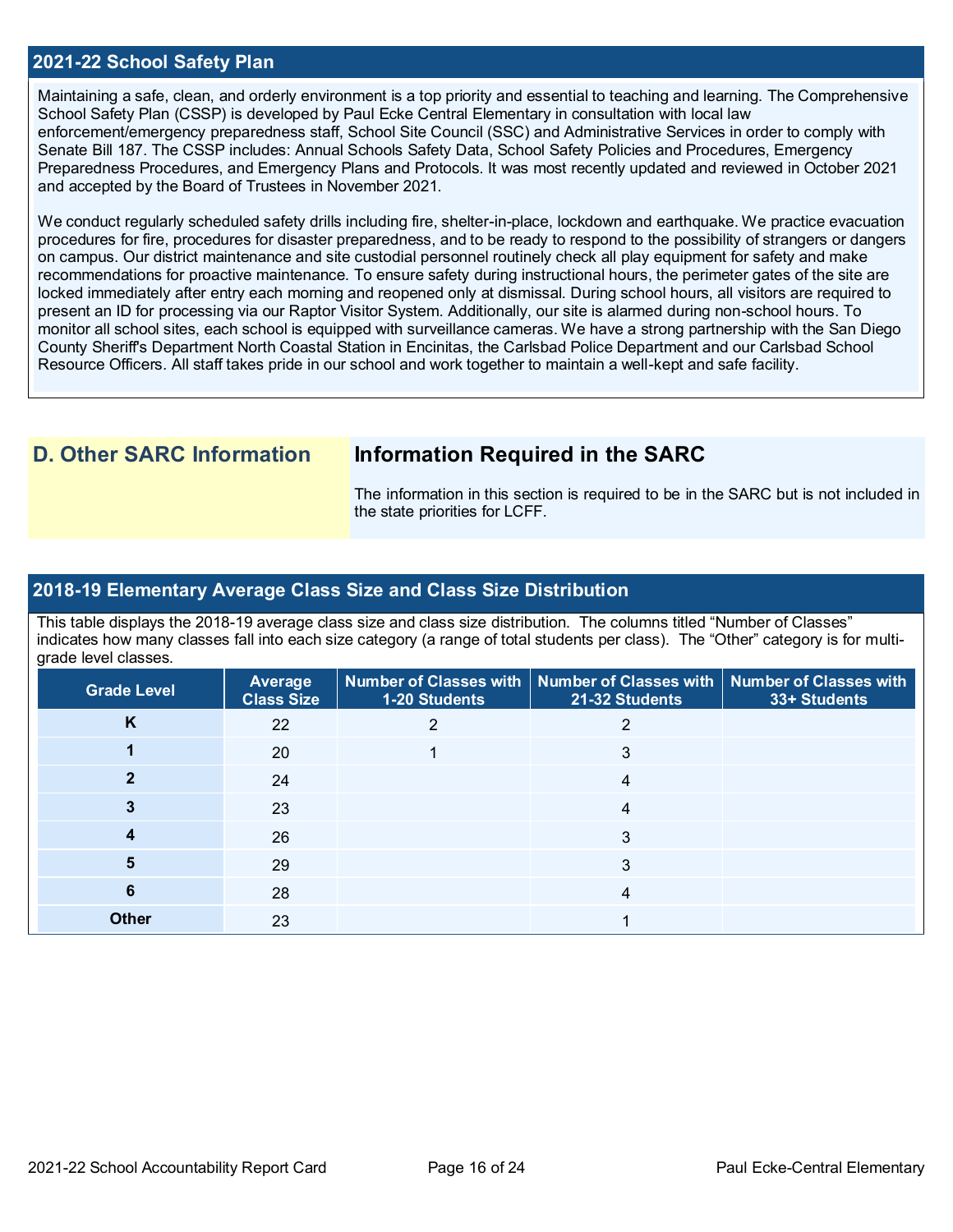## **2019-20 Elementary Average Class Size and Class Size Distribution**

This table displays the 2019-20 average class size and class size distribution. The columns titled "Number of Classes" indicates how many classes fall into each size category (a range of total students per class). The "Other" category is for multi-grade level classes.

| <b>Grade Level</b> | Average<br><b>Class Size</b> | 1-20 Students | Number of Classes with   Number of Classes with  <br>21-32 Students | Number of Classes with<br>33+ Students |
|--------------------|------------------------------|---------------|---------------------------------------------------------------------|----------------------------------------|
| r                  | 30                           |               |                                                                     |                                        |
|                    | 21                           |               | 3                                                                   |                                        |
|                    | 20                           |               |                                                                     |                                        |
|                    | 20                           |               |                                                                     |                                        |
|                    | 23                           |               |                                                                     |                                        |
|                    | 16                           |               |                                                                     |                                        |
|                    | 25                           |               |                                                                     |                                        |

## **2020-21 Elementary Average Class Size and Class Size Distribution**

This table displays the 2020-21 average class size and class size distribution. The columns titled "Number of Classes" indicates how many classes fall into each size category (a range of total students per class). The "Other" category is for multi-grade level classes.

| <b>Grade Level</b> | Average<br><b>Class Size</b> | 1-20 Students | Number of Classes with   Number of Classes with   Number of Classes with<br>21-32 Students | 33+ Students |
|--------------------|------------------------------|---------------|--------------------------------------------------------------------------------------------|--------------|
| K                  | 25                           |               |                                                                                            |              |
|                    | 21                           | 3             |                                                                                            |              |
|                    | 20                           | າ             | ົ                                                                                          |              |
|                    | 22                           |               |                                                                                            |              |
|                    | 26                           |               |                                                                                            |              |
| 5                  | 27                           |               | ົ                                                                                          |              |
| Ю                  | 24                           |               | 3                                                                                          |              |
| <b>Other</b>       | 28                           |               | ⌒                                                                                          |              |

## **2020-21 Ratio of Pupils to Academic Counselor**

This table displays the ratio of pupils to Academic Counselor. One full time equivalent (FTE) equals one staff member working full time; one FTE could also represent two staff members who each work 50 percent of full time.

| <b>Title</b>                        | <b>Ratio</b> |
|-------------------------------------|--------------|
| <b>Pupils to Academic Counselor</b> |              |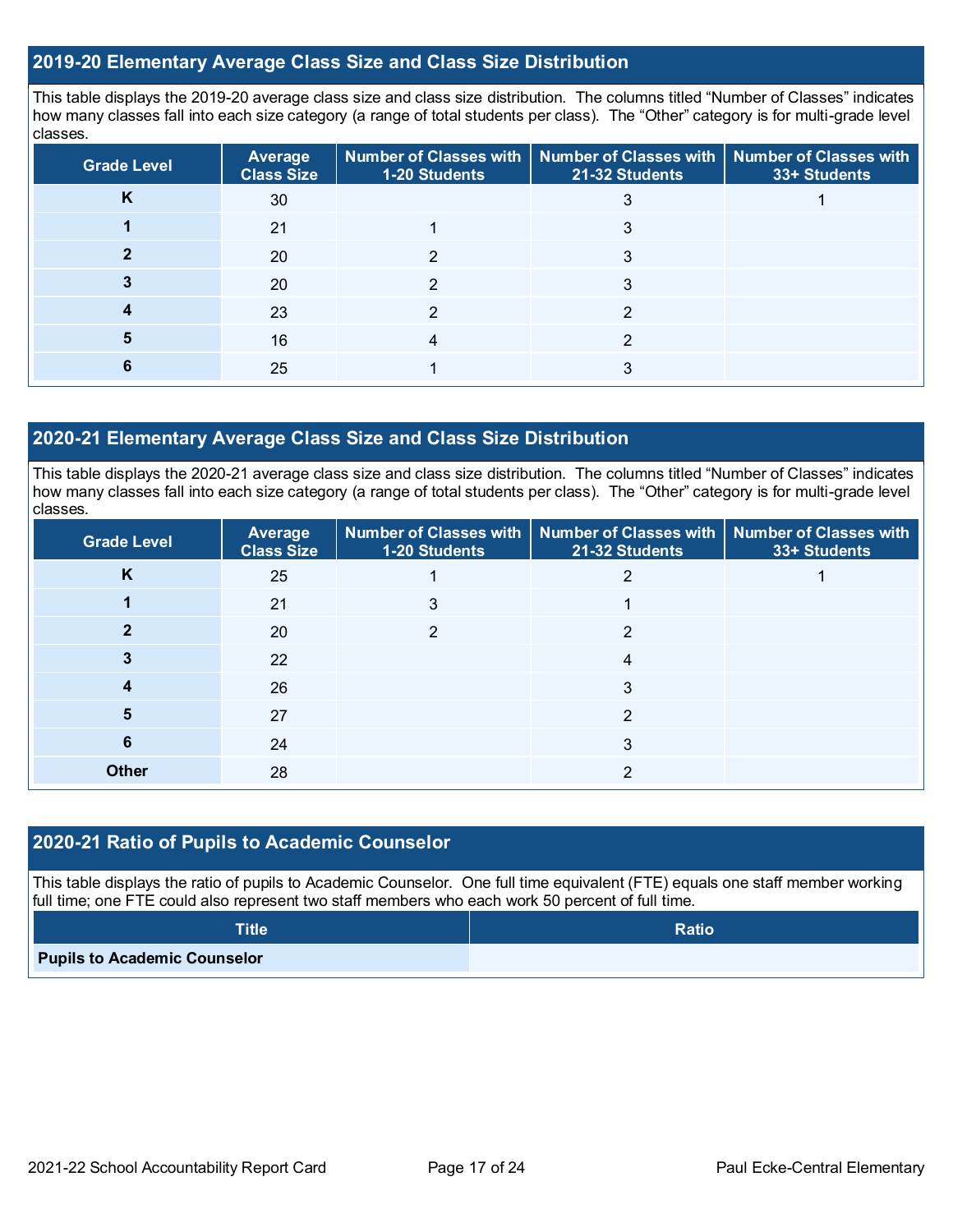## **2020-21 Student Support Services Staff**

This table displays the number of FTE support staff assigned to this school. One full time equivalent (FTE) equals one staff member working full time; one FTE could also represent two staff members who each work 50 percent of full time.

| <b>Title</b>                                                         | <b>Number of FTE Assigned to School</b> |
|----------------------------------------------------------------------|-----------------------------------------|
| <b>Counselor (Academic, Social/Behavioral or Career Development)</b> | 0                                       |
| Library Media Teacher (Librarian)                                    | 0                                       |
| Library Media Services Staff (Paraprofessional)                      | 0                                       |
| <b>Psychologist</b>                                                  |                                         |
| <b>Social Worker</b>                                                 | 0                                       |
| <b>Speech/Language/Hearing Specialist</b>                            |                                         |
| <b>Resource Specialist (non-teaching)</b>                            | 0.3                                     |

## **2019-20 Expenditures Per Pupil and School Site Teacher Salaries**

This table displays the 2019-20 expenditures per pupil and average teach salary for this school. Cells with N/A values do not require data.

| <b>Level</b>                                         | <b>Total</b><br><b>Expenditures</b><br><b>Per Pupil</b> | <b>Expenditures</b><br><b>Per Pupil</b><br>(Restricted) | <b>Expenditures</b><br><b>Per Pupil</b><br>(Unrestricted) | Average<br><b>Teacher</b><br><b>Salary</b> |
|------------------------------------------------------|---------------------------------------------------------|---------------------------------------------------------|-----------------------------------------------------------|--------------------------------------------|
| <b>School Site</b>                                   | \$11,024.94                                             | \$2,471.59                                              | \$8,553.36                                                | \$82,640.00                                |
| <b>District</b>                                      | N/A                                                     | N/A                                                     | \$8,742.21                                                | \$87,014                                   |
| <b>Percent Difference - School Site and District</b> | N/A                                                     | N/A                                                     | $-2.2$                                                    | $-5.2$                                     |
| <b>State</b>                                         |                                                         |                                                         | \$8,444                                                   | \$85,863                                   |
| <b>Percent Difference - School Site and State</b>    | N/A                                                     | N/A                                                     | 1.3                                                       | $-3.8$                                     |

## **2020-21 Types of Services Funded**

In addition to general fund State funding, Encinitas Union School District receives State and Federal categorical funding for special programs that include categorical, special education and support programs such as Special Education, Title I, Title II and Title III, where applicable, Mental Health and Instructional Materials.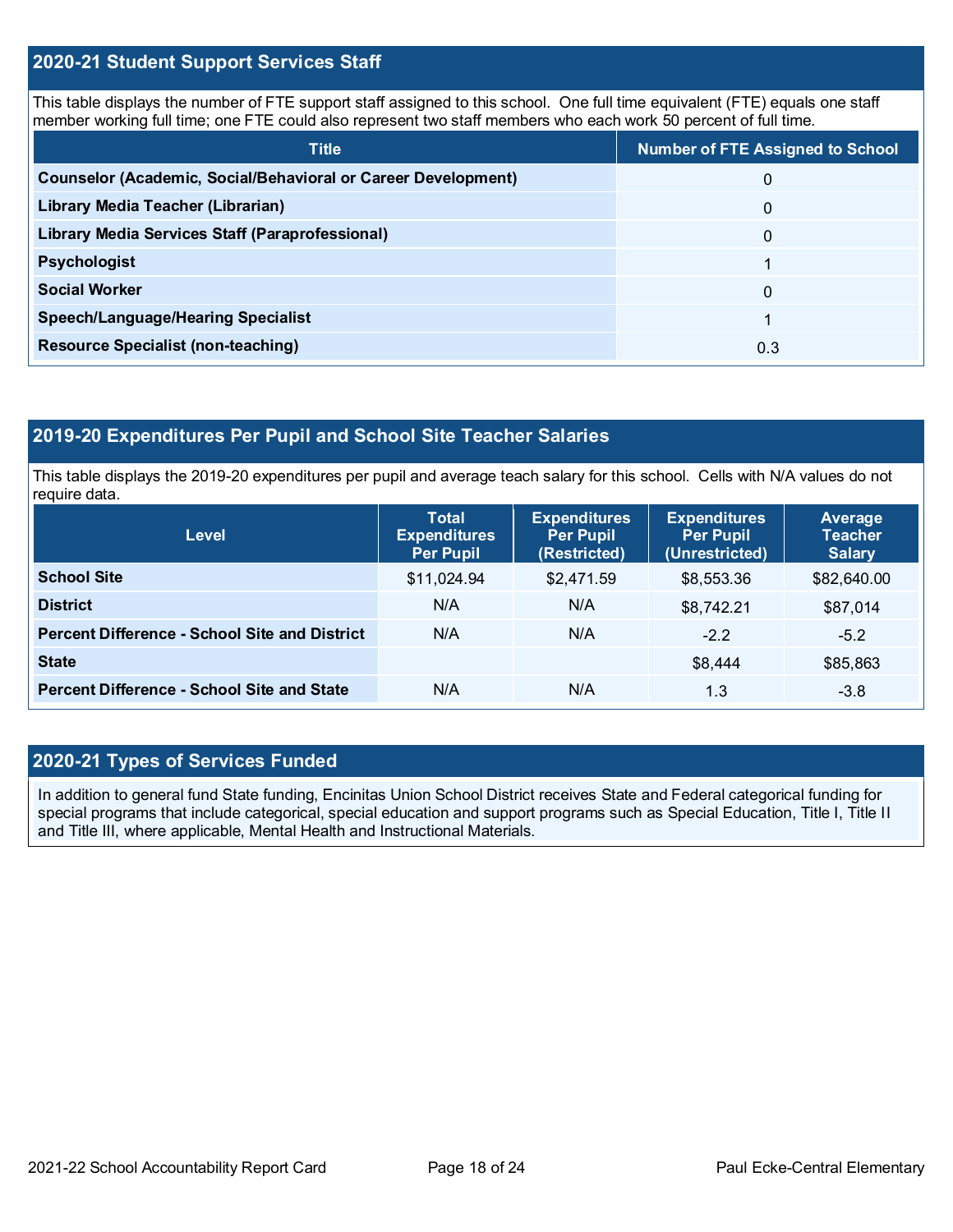## **2019-20 Teacher and Administrative Salaries**

This table displays the 2019-20 Teacher and Administrative salaries. For detailed information on salaries, see the CDE Certification Salaries & Benefits web page at [http://www.cde.ca.gov/ds/fd/cs/.](http://www.cde.ca.gov/ds/fd/cs/)

| Category                                             | <b>District</b><br><b>Amount</b> | <b>State Average</b><br>for Districts<br>in Same Category |
|------------------------------------------------------|----------------------------------|-----------------------------------------------------------|
| <b>Beginning Teacher Salary</b>                      | \$48,084                         | \$52,060                                                  |
| <b>Mid-Range Teacher Salary</b>                      | \$79,249                         | \$84,043                                                  |
| <b>Highest Teacher Salary</b>                        | \$117,538                        | \$107,043                                                 |
| <b>Average Principal Salary (Elementary)</b>         | \$139,665                        | \$133,582                                                 |
| <b>Average Principal Salary (Middle)</b>             | \$0                              | \$138,803                                                 |
| <b>Average Principal Salary (High)</b>               | \$0                              | \$133,845                                                 |
| <b>Superintendent Salary</b>                         | \$225,000                        | \$240,628                                                 |
| <b>Percent of Budget for Teacher Salaries</b>        | 41%                              | 35%                                                       |
| <b>Percent of Budget for Administrative Salaries</b> | 6%                               | 5%                                                        |

### **Professional Development**

In Encinitas teachers participate in professional development at least once per month. Four months are dedicated to districtwide training, while six months are dedicated to school specific training. Teachers also participate in choice and extended learning opportunities, weekly collaboration and planning, as well as individual professional development around personalized learning topics. In 2021-22 all staff completed nine hours of Equity Professional Learning, focused on Identity, Joy, and Representation. Our teachers have also had opportunities to attend district workshops on digital citizenship, digital and print curriculum and programs, CGI, and more.

This table displays the number of school days dedicated to staff development and continuous improvement.

| <b>Subiect</b> \                                                                |     |  |
|---------------------------------------------------------------------------------|-----|--|
| Number of school days dedicated to Staff Development and Continuous Improvement | 16. |  |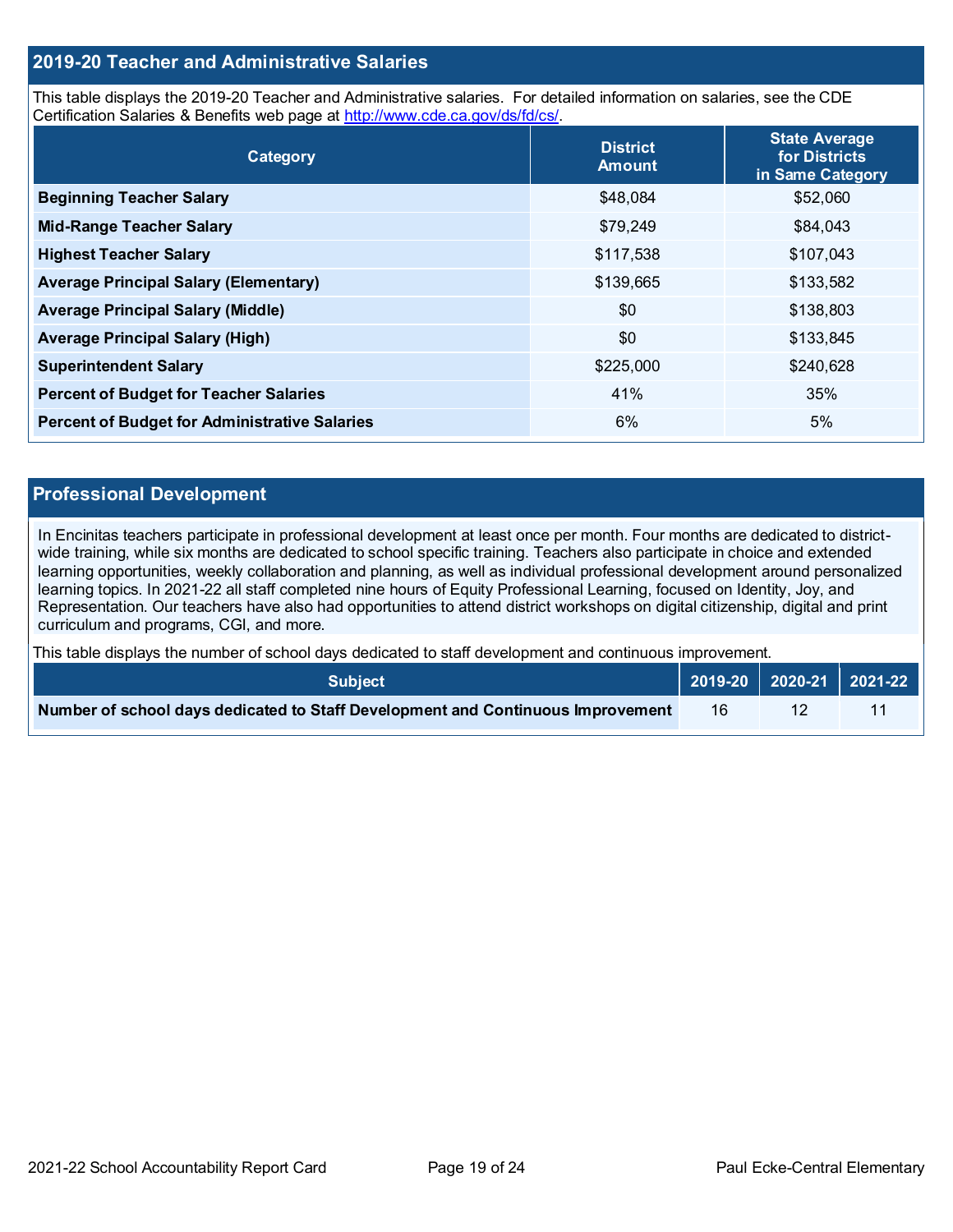# **Encinitas Union Elementary School District 2020-21 Local Accountability Report Card (LARC) Addendum**

## **Local Accountability Report Card (LARC) Addendum**

**2020-21 Local Accountability Report Card (LARC) Addendum Overview**



On July 14, 2021, the California State Board of Education (SBE) determined that the California Department of Education (CDE) will use the SARC as the mechanism to conduct a one-time data collection of the LEA-level aggregate test results of all school's local assessments administered during the 2020–2021 school year in order to meet the federal Every Students Succeeds Act (ESSA) reporting requirement for the Local Educational Agency Accountability Report Cards (LARCs).

Each local educational agency (LEA) is responsible for preparing and posting their annual LARC in accordance with the federal ESSA. As a courtesy, the CDE prepares and posts the LARCs on behalf of all LEAs.

Only for the 2020–2021 school year and the 2020–2021 LARCs, LEAs are required to report their aggregate local assessments test results at the LEA-level to the CDE by populating the tables below via the SARC. These data will be used to meet the LEAs' federal requirement for their LARCs. Note that it is the responsibility of the school and LEA to ensure that all student privacy and suppression rules are in place when reporting data in Tables 3 and 4 in the Addendum, as applicable.

The tables below are not part of the SBE approved 2020–2021 SARC template but rather are the mechanism by which these required data will be collected from LEAs.

For purposes of the LARC and the following tables, an LEA is defined as a school district, a county office of education, or a direct funded charter school.

| <b>2021-22 District Contact Information</b> |                                                         |  |  |  |  |
|---------------------------------------------|---------------------------------------------------------|--|--|--|--|
| <b>District Name</b>                        | <b>Encinitas Union Elementary School District</b>       |  |  |  |  |
| <b>Phone Number</b>                         | 760.944.4300                                            |  |  |  |  |
| Superintendent                              | Andrée Grey                                             |  |  |  |  |
| <b>Email Address</b>                        | Andrée.Grey@eusd.net                                    |  |  |  |  |
| <b>District Website Address</b>             | https://www.eusd.net/our-district/school-accountability |  |  |  |  |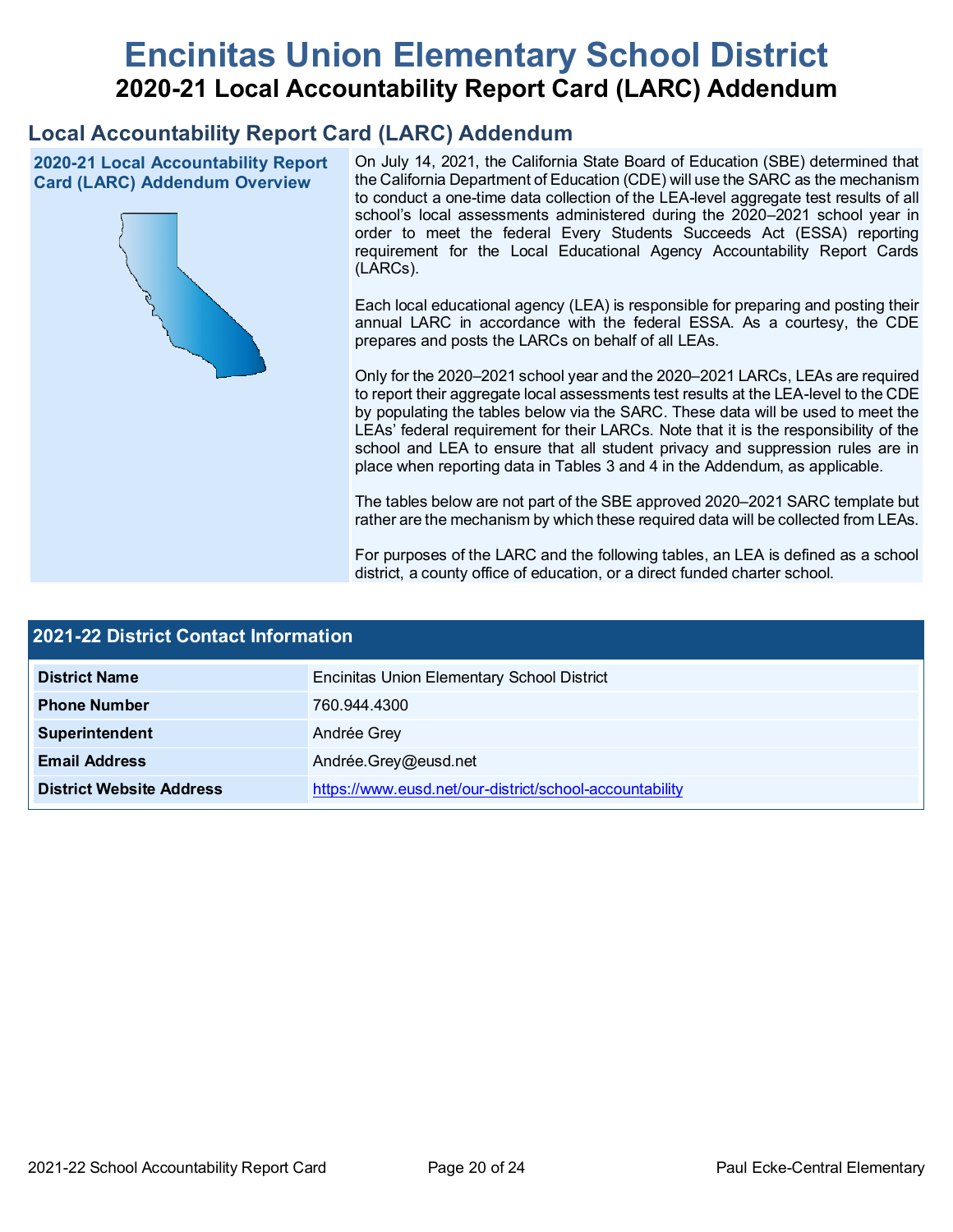## **2020-21 CAASPP Test Results in ELA by Student Group**

This table displays CAASPP test results in ELA by student group for students grades three through eight and grade eleven taking and completing a state-administered assessment. The CDE will populate this table for schools in cases where the school administered the CAASPP assessment. In cases where the school administered a local assessment instead of CAASPP, the CDE will populate this table with "NT" values, meaning this school did not test students using the CAASPP. See the local assessment(s) table for more information.

| <b>CAASPP</b><br><b>Student Groups</b>               | <b>CAASPP</b><br><b>Total</b><br><b>Enrollment</b> | <b>CAASPP</b><br><b>Number</b><br><b>Tested</b> | <b>CAASPP</b><br><b>Percent</b><br><b>Tested</b> | <b>CAASPP</b><br><b>Percent</b><br><b>Not Tested</b> | <b>CAASPP</b><br><b>Percent</b><br>Met or<br><b>Exceeded</b> |
|------------------------------------------------------|----------------------------------------------------|-------------------------------------------------|--------------------------------------------------|------------------------------------------------------|--------------------------------------------------------------|
| <b>All Students</b>                                  | 2938                                               | 1                                               | 0.03                                             | 99.97                                                | --                                                           |
| <b>Female</b>                                        | 1350                                               | $\pmb{0}$                                       | 0.00                                             | 100.00                                               |                                                              |
| <b>Male</b>                                          | 1588                                               | 1                                               | 0.06                                             | 99.94                                                | $\qquad \qquad \qquad \qquad$                                |
| American Indian or Alaska Native                     | 17                                                 | $\mathbf 0$                                     | $-$                                              | 100.00                                               | --                                                           |
| <b>Asian</b>                                         | 121                                                | 0                                               | 0.00                                             | 100.00                                               | --                                                           |
| <b>Black or African American</b>                     | 20                                                 | $\mathbf 0$                                     | 0.00                                             | 100.00                                               |                                                              |
| <b>Filipino</b>                                      | 25                                                 | $\mathbf 0$                                     | 0.00                                             | 100.00                                               |                                                              |
| <b>Hispanic or Latino</b>                            | 640                                                | $\mathbf 0$                                     | 0.00                                             | 100.00                                               | $\qquad \qquad \blacksquare$                                 |
| Native Hawaiian or Pacific Islander                  | --                                                 | --                                              | $\qquad \qquad \qquad \qquad$                    | --                                                   | $\qquad \qquad \qquad \qquad$                                |
| <b>Two or More Races</b>                             | 148                                                | 0                                               | 0.00                                             | 100.00                                               | --                                                           |
| <b>White</b>                                         | 1962                                               | 1                                               | 0.05                                             | 99.95                                                |                                                              |
| <b>English Learners</b>                              | 263                                                | $\mathbf 0$                                     | 0.00                                             | 100.00                                               |                                                              |
| <b>Foster Youth</b>                                  | $\sim$ $\sim$                                      | $\hspace{0.05cm}$ – $\hspace{0.05cm}$           | $\hspace{0.05cm}$ – $\hspace{0.05cm}$            | $-$                                                  | --                                                           |
| <b>Homeless</b>                                      | 20                                                 | $\pmb{0}$                                       | 0.00                                             | 100.00                                               | --                                                           |
| <b>Military</b>                                      | 13                                                 | 0                                               | 0.00                                             | 100.00                                               | --                                                           |
| <b>Socioeconomically Disadvantaged</b>               | 508                                                | $\Omega$                                        | 0.00                                             | 100.00                                               | --                                                           |
| <b>Students Receiving Migrant Education Services</b> |                                                    | --                                              |                                                  |                                                      |                                                              |
| <b>Students with Disabilities</b>                    | 511                                                | $\mathbf{1}$                                    | 0.20                                             | 99.80                                                | --                                                           |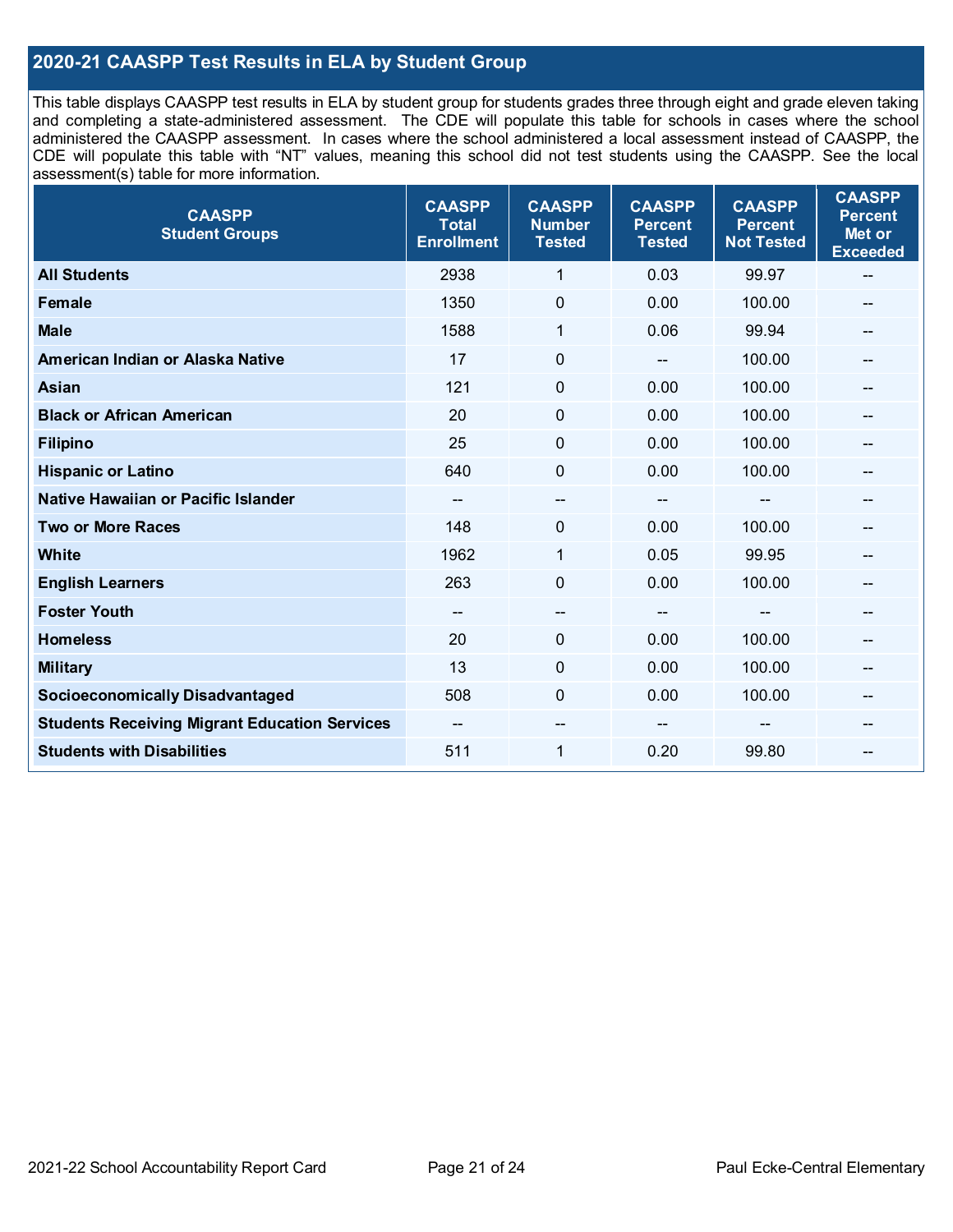## **2020-21 CAASPP Test Results in Math by Student Group**

This table displays CAASPP test results in Math by student group for students grades three through eight and grade eleven taking and completing a state-administered assessment. The CDE will populate this table for schools in cases where the school administered the CAASPP assessment. In cases where the school administered a local assessment instead of CAASPP, the CDE will populate this table with "NT" values, meaning this school did not test students using the CAASPP. See the local assessment(s) table for more information.

| <b>CAASPP</b><br><b>Student Groups</b>               | <b>CAASPP</b><br><b>Total</b><br><b>Enrollment</b> | <b>CAASPP</b><br><b>Number</b><br><b>Tested</b> | <b>CAASPP</b><br><b>Percent</b><br><b>Tested</b> | <b>CAASPP</b><br><b>Percent</b><br><b>Not Tested</b> | <b>CAASPP</b><br><b>Percent</b><br>Met or<br><b>Exceeded</b> |
|------------------------------------------------------|----------------------------------------------------|-------------------------------------------------|--------------------------------------------------|------------------------------------------------------|--------------------------------------------------------------|
| <b>All Students</b>                                  | 2938                                               | $\mathbf{1}$                                    | 0.03                                             | 99.97                                                | $\mathbf{m}$                                                 |
| <b>Female</b>                                        | 1350                                               | $\mathbf 0$                                     | 0.00                                             | 100.00                                               |                                                              |
| <b>Male</b>                                          | 1588                                               | 1                                               | 0.06                                             | 99.94                                                | $\overline{a}$                                               |
| American Indian or Alaska Native                     | 17                                                 | $\mathbf 0$                                     | $\overline{\phantom{m}}$                         | 100.00                                               | --                                                           |
| <b>Asian</b>                                         | 121                                                | 0                                               | 0.00                                             | 100.00                                               | --                                                           |
| <b>Black or African American</b>                     | 20                                                 | $\mathbf{0}$                                    | 0.00                                             | 100.00                                               |                                                              |
| <b>Filipino</b>                                      | 25                                                 | $\mathbf 0$                                     | 0.00                                             | 100.00                                               |                                                              |
| <b>Hispanic or Latino</b>                            | 640                                                | $\mathbf 0$                                     | 0.00                                             | 100.00                                               | $-$                                                          |
| <b>Native Hawaiian or Pacific Islander</b>           | $\overline{\phantom{a}}$                           | --                                              | $\mathbf{m}$                                     | --                                                   | --                                                           |
| <b>Two or More Races</b>                             | 148                                                | 0                                               | 0.00                                             | 100.00                                               |                                                              |
| <b>White</b>                                         | 1962                                               | 1                                               | 0.05                                             |                                                      | --                                                           |
| <b>English Learners</b>                              | 263                                                | $\overline{0}$                                  | 0.00                                             | 100.00                                               |                                                              |
| <b>Foster Youth</b>                                  | $\overline{\phantom{a}}$                           | $\overline{\phantom{a}}$                        | $\mathbf{m}$                                     | --                                                   | --                                                           |
| <b>Homeless</b>                                      | 20                                                 | $\mathbf 0$                                     | 0.00                                             | 100.00                                               | --                                                           |
| <b>Military</b>                                      | 13                                                 | $\mathbf 0$                                     | 0.00                                             | 100.00                                               |                                                              |
| <b>Socioeconomically Disadvantaged</b>               | 508                                                | $\Omega$                                        | 0.00                                             | 100.00                                               | --                                                           |
| <b>Students Receiving Migrant Education Services</b> | $\overline{\phantom{a}}$                           | --                                              |                                                  |                                                      |                                                              |
| <b>Students with Disabilities</b>                    | 511                                                | 1                                               | 0.20                                             | 99.80                                                | --                                                           |

## **2020-21 Local Assessment Test Results in ELA by Student Group**

This table displays Local Assessment test results in ELA by student group for students grades three through eight and grade eleven. LEAs/schools will populate this table for schools in cases where the school administered a local assessment. In cases where the school administered the CAASPP assessment, LEAs/schools will populate this table with "N/A" values in all cells, meaning this table is Not Applicable for this school.

| <b>iReady</b><br><b>Student Groups</b> | <b>iReady</b><br><b>Total</b><br><b>Enrollment</b> | <b>iReady</b><br><b>Number</b><br><b>Tested</b> | <b>iReady</b><br><b>Percent</b><br><b>Tested</b> | <b>iReady</b><br><b>Percent</b><br><b>Not Tested</b> | <b>iReady</b><br><b>Percent</b><br>At or Above<br><b>Grade Level</b> |
|----------------------------------------|----------------------------------------------------|-------------------------------------------------|--------------------------------------------------|------------------------------------------------------|----------------------------------------------------------------------|
| <b>All Students</b>                    | 2929                                               | 2794                                            | 95.39                                            | 4.61                                                 | 74.91                                                                |
| Female                                 | 1349                                               | 1278                                            | 94.74                                            | 5.26                                                 | 78.25                                                                |
| <b>Male</b>                            | 1578                                               | 1516                                            | 96.07                                            | 3.93                                                 | 72.1                                                                 |
| American Indian or Alaska Native       | 17                                                 | 16                                              | 94.12                                            | 5.88                                                 | 62.5                                                                 |
| <b>Asian</b>                           | 122                                                | 117                                             | 95.9                                             | 4.1                                                  | 89.74                                                                |

2021-22 School Accountability Report Card Page 22 of 24 Paul Ecke-Central Elementary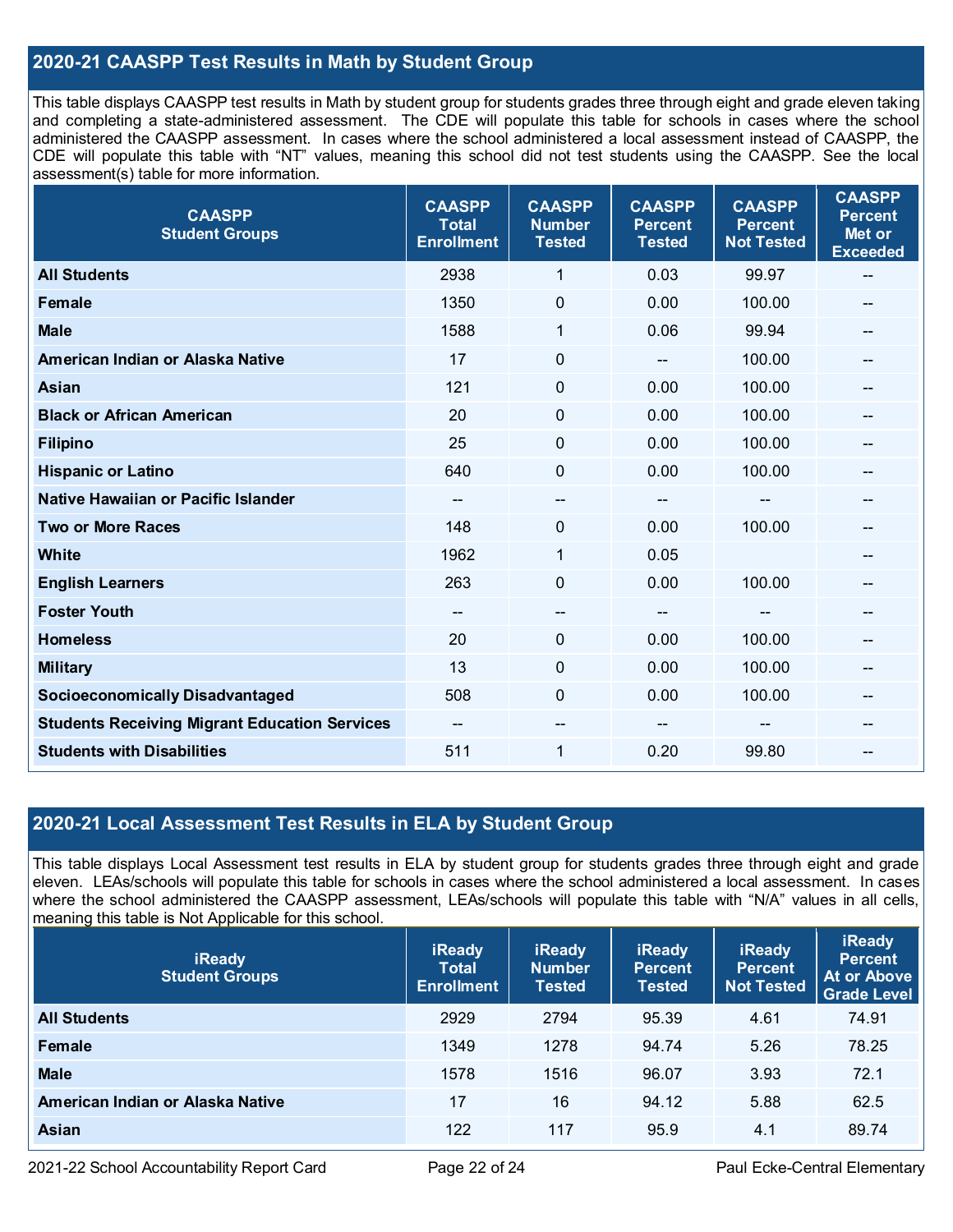| <b>Black or African American</b>                                                           | 20                                               | 18                                            | 90                                             | 10                                                 | 61.11                                                                     |  |
|--------------------------------------------------------------------------------------------|--------------------------------------------------|-----------------------------------------------|------------------------------------------------|----------------------------------------------------|---------------------------------------------------------------------------|--|
| <b>Filipino</b>                                                                            | 26                                               | 23                                            | 88.46                                          | 11.54                                              | 69.57                                                                     |  |
| <b>Hispanic or Latino</b>                                                                  | 638                                              | 609                                           | 95.45                                          | 4.55                                               | 52.38                                                                     |  |
| Native Hawaiian or Pacific Islander                                                        | 5                                                | $\overline{4}$                                | --                                             | $\qquad \qquad -$                                  | --                                                                        |  |
| <b>Two or More Races</b>                                                                   | 129                                              | 121                                           | 93.8                                           | 6.2                                                | 81.82                                                                     |  |
| White                                                                                      | 1954                                             | 1872                                          | 95.8                                           | 4.2                                                | 81.04                                                                     |  |
| <b>English Learners</b>                                                                    | 250                                              | 233                                           | 93.2                                           | 6.8                                                | 16.74                                                                     |  |
| <b>Homeless</b>                                                                            | 7                                                | 6                                             |                                                | $\qquad \qquad \blacksquare$                       | --                                                                        |  |
| <b>Socioeconomically Disadvantaged</b>                                                     | 382                                              | 354                                           | 92.67                                          | 7.33                                               | 41.81                                                                     |  |
| <b>Students Receiving Migrant Education Services</b>                                       | 8                                                | $\overline{7}$                                | --                                             | --                                                 | --                                                                        |  |
| <b>Students with Disabilities</b>                                                          | 570                                              | 525                                           | 92.11                                          | 7.89                                               | 47.81                                                                     |  |
| <b>STAR</b><br><b>Student Groups</b>                                                       | <b>STAR</b><br><b>Total</b><br><b>Enrollment</b> | <b>STAR</b><br><b>Number</b><br><b>Tested</b> | <b>STAR</b><br><b>Percent</b><br><b>Tested</b> | <b>STAR</b><br><b>Percent</b><br><b>Not Tested</b> | <b>STAR</b><br><b>Percent</b><br><b>At or Above</b><br><b>Grade Level</b> |  |
| <b>All Students</b>                                                                        | 2929                                             | 3                                             |                                                |                                                    |                                                                           |  |
| <b>Male</b>                                                                                | 1578                                             | $\mathbf{1}$                                  |                                                | $-$                                                | --                                                                        |  |
| <b>Hispanic or Latino</b>                                                                  | 638                                              | $\mathbf{1}$                                  |                                                | --                                                 |                                                                           |  |
| <b>Students with Disabilities</b>                                                          | 570                                              | 1                                             |                                                | $\qquad \qquad \qquad -$                           | --                                                                        |  |
| *At or above the grade-level standard in the context of the local assessment administered. |                                                  |                                               |                                                |                                                    |                                                                           |  |

# **2020-21 Local Assessment Test Results in Math by Student Group**

This table displays Local Assessment test results in Math by student group for students grades three through eight and grade eleven. LEAs/schools will populate this table for schools in cases where the school administered a local assessment. In cases where the school administered the CAASPP assessment, LEAs/schools will populate this table with "N/A" values in all cells, meaning this table is Not Applicable for this school.

| <b>iReady</b><br><b>Student Groups</b> | <b>iReady</b><br><b>Total</b><br><b>Enrollment</b> | <b>iReady</b><br><b>Number</b><br><b>Tested</b> | <b>iReady</b><br><b>Percent</b><br><b>Tested</b> | <b>iReady</b><br><b>Percent</b><br><b>Not Tested</b> | <b>iReady</b><br><b>Percent</b><br><b>At or Above</b><br><b>Grade Level</b> |
|----------------------------------------|----------------------------------------------------|-------------------------------------------------|--------------------------------------------------|------------------------------------------------------|-----------------------------------------------------------------------------|
| <b>All Students</b>                    | 2929                                               | 2812                                            | 96.01                                            | 3.99                                                 | 58.78                                                                       |
| Female                                 | 1349                                               | 1285                                            | 95.26                                            | 4.74                                                 | 54.94                                                                       |
| <b>Male</b>                            | 1578                                               | 1527                                            | 96.77                                            | 3.23                                                 | 62.02                                                                       |
| American Indian or Alaska Native       | 17                                                 | 17                                              | 100                                              |                                                      | 35.29                                                                       |
| Asian                                  | 122                                                | 118                                             | 96.72                                            | 3.28                                                 | 77.97                                                                       |
| <b>Black or African American</b>       | 20                                                 | 18                                              | 90                                               | 10                                                   | 38.89                                                                       |
| <b>Filipino</b>                        | 26                                                 | 23                                              | 88.46                                            | 11.54                                                | 56.52                                                                       |
| <b>Hispanic or Latino</b>              | 638                                                | 622                                             | 97.49                                            | 2.51                                                 | 34.08                                                                       |
| Native Hawaiian or Pacific Islander    | 5                                                  | 4                                               | $\overline{\phantom{m}}$                         | --                                                   | --                                                                          |
| <b>Two or More Races</b>               | 129                                                | 123                                             | 95.35                                            | 4.65                                                 | 68.29                                                                       |
| <b>White</b>                           | 1954                                               | 1872                                            | 95.8                                             | 4.2                                                  | 65.49                                                                       |
| <b>English Learners</b>                | 250                                                | 239                                             | 95.6                                             | 4.4                                                  | 12.13                                                                       |
| <b>Homeless</b>                        | 7                                                  | 6                                               | $- -$                                            | --                                                   | --                                                                          |